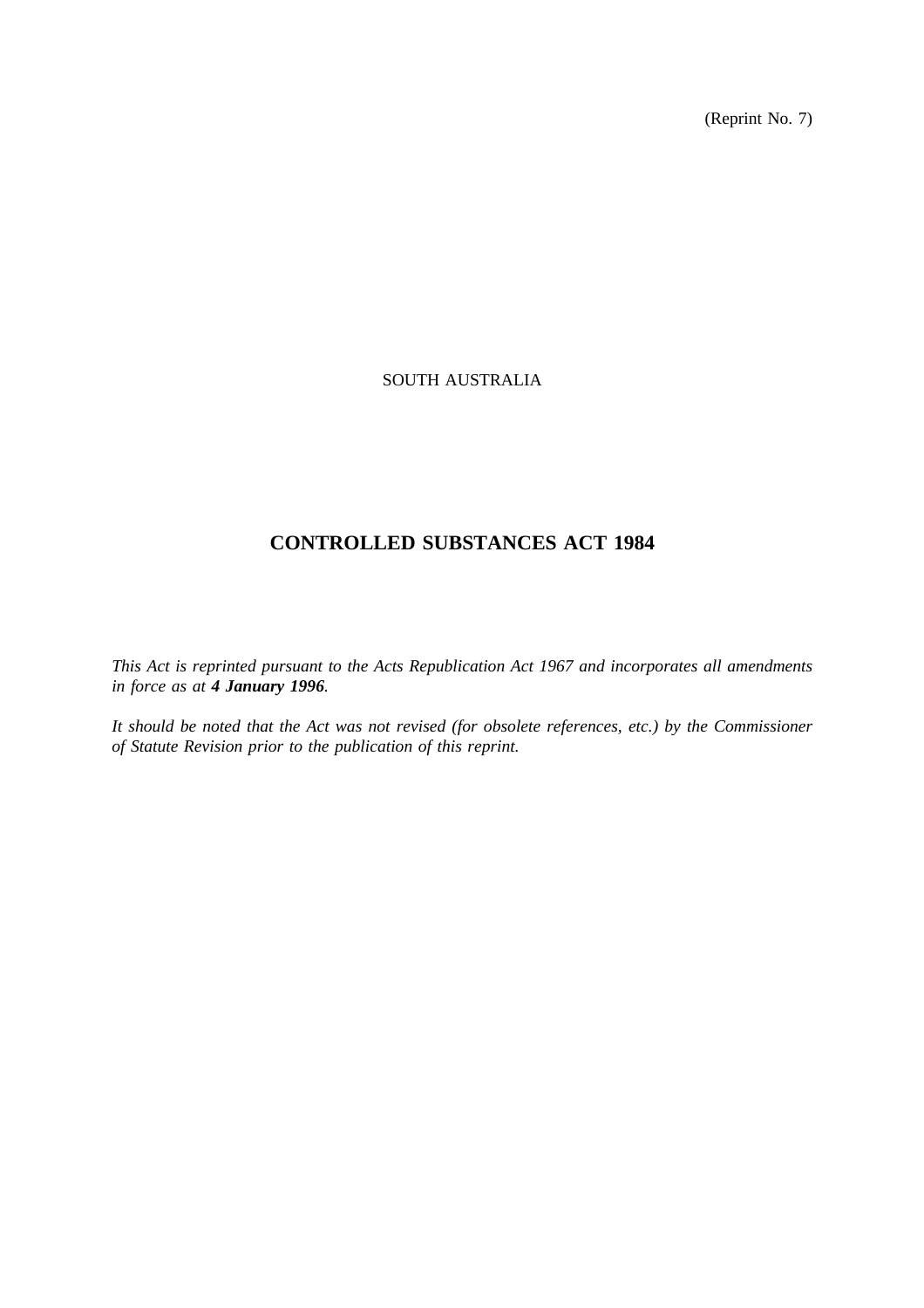# **SUMMARY OF PROVISIONS**

# **PART 1 PRELIMINARY**

- 1. Short title
- 2. Commencement
- 3. Repeal
- 4. Interpretation
- 5. Application of Act

#### **PART 2 CONTROLLED SUBSTANCES ADVISORY COUNCIL**

- 6. The Controlled Substances Advisory Council
- 7. Terms and conditions of office
- 8. Validity of acts of the Advisory Council
- 9. Allowances and expenses<br>10. Conduct of business
- Conduct of business
- 11. Functions of the Advisory Council

### **PART 3 CONTROLLED SUBSTANCES**

12. Declaration of poisons, prescription drugs, drugs of dependence, prohibited substances, volatile solvent, therapeutic substances, therapeutic devices and volatile solvents

### **PART 4 GENERAL OFFENCES**

- 13. Manufacture, production and packing
- 14. Sale by wholesale
- 15. Sale or supply to end user
- 16. Sale of certain poisons
- 17. Sale of poisons the possession of which requires a licence
- 18. Sale, supply, administration and possession of prescription drugs
- 19. Sale or supply of volatile solvents
- 20 Prohibition of automatic vending machines
- 21. Sale or supply of other potentially harmful substances or devices
- 22. Possession
- 23. Quality
- 24. Packaging and labelling
- 25. Storage
- 26. Transport<br>27. Use
- 
- 27. Use<br>28. Prol
- 28. Prohibition of advertisement<br>29. Regulation of advertisement
- 29. Regulation of advertisement<br>30. Forgery, etc., of prescription Forgery, etc., of prescriptions

#### **PART 5**

### **SPECIAL PROVISIONS RELATING TO DRUGS OF DEPENDENCE AND PROHIBITED SUBSTANCES**

#### **DIVISION 1—OFFENCES**

- 31. Prohibition of possession or consumption of drug of dependence and prohibited substance
- 32. Prohibition of manufacture, sale etc., of drug of dependence or prohibited substance
- 33. Restriction of supply of drug of dependence in certain circumstances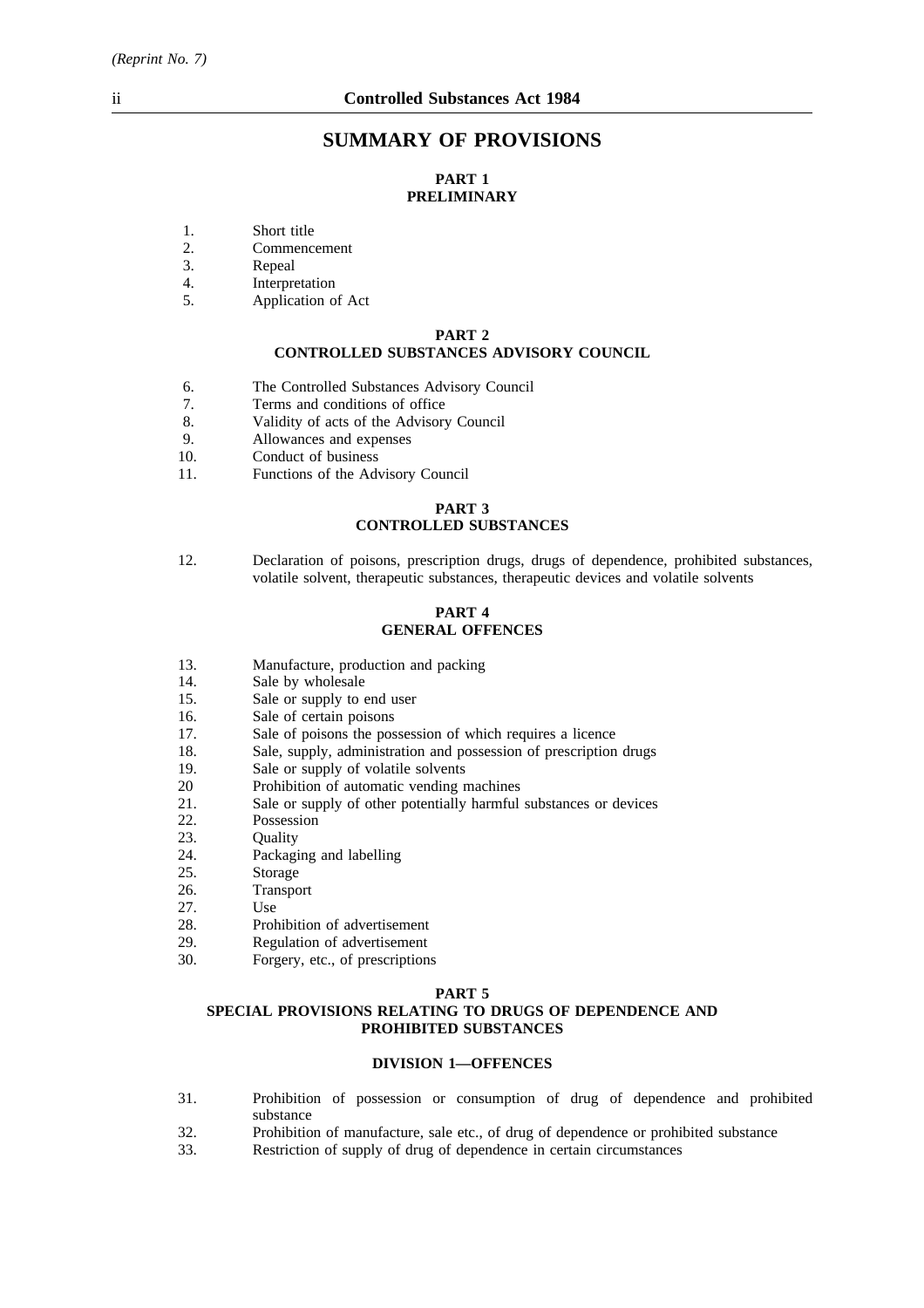### **DIVISION 2—PROCEDURE IN RELATION TO SIMPLE POSSESSION OFFENCES**

- 34. Establishment of assessment panels
- 35. Assessment of simple possession offences by panel
- 36. Powers of panel upon an assessment
- 37. Undertakings to panel
- 38. Conduct of proceedings before a panel
- 39. Prosecution for simple possession offence
- 40. Inadmissibility of certain evidence

## **PART 6**

# **PENALTIES, FORFEITURE, ETC.**

#### **DIVISION 1—GENERAL PROVISIONS RELATING TO OFFENCES AND PENALTIES**

- 41. Aiding and abetting, etc.<br>42. Alternative verdict in rel
- Alternative verdict in relation to offences against section 32
- 43. Classification of offences
- 44. Matters to be considered when court fixes penalty
- 45. Offences committed by body corporate
- 45A. Expiation of simple cannabis offences

#### **DIVISION 2—FORFEITURE**

46. Forfeiture of substance, equipment or device

#### **PART 7**

# **POWERS OF SEARCH, SEIZURE AND ANALYSIS**

- 50. Authorised officers
- 51. Analysts<br>52. Power to
- 52. Power to search, seize, etc.<br>52A. Power to destroy cannabis
- Power to destroy cannabis
- 53. Analysis
- 54. Immunity from liability

#### **PART 8 MISCELLANEOUS**

- 55. Licences, authorities and permits
- 56. Research permits
- 57. Power of Health Commission to prohibit certain activities
- 58. Publication of information relating to persons who unlawfully obtained certain drugs
- 59. Duty not to divulge information relating to trade processes
- 60. Health Commission may require certain information to be given
- 61. Evidentiary provisions
- 61A. Assessment panels may prepare, or assist in, the preparation of a pre-sentence report
- 62. Moneys for this Act to be appropriated
- 63. Regulations

### **APPENDIX LEGISLATIVE HISTORY**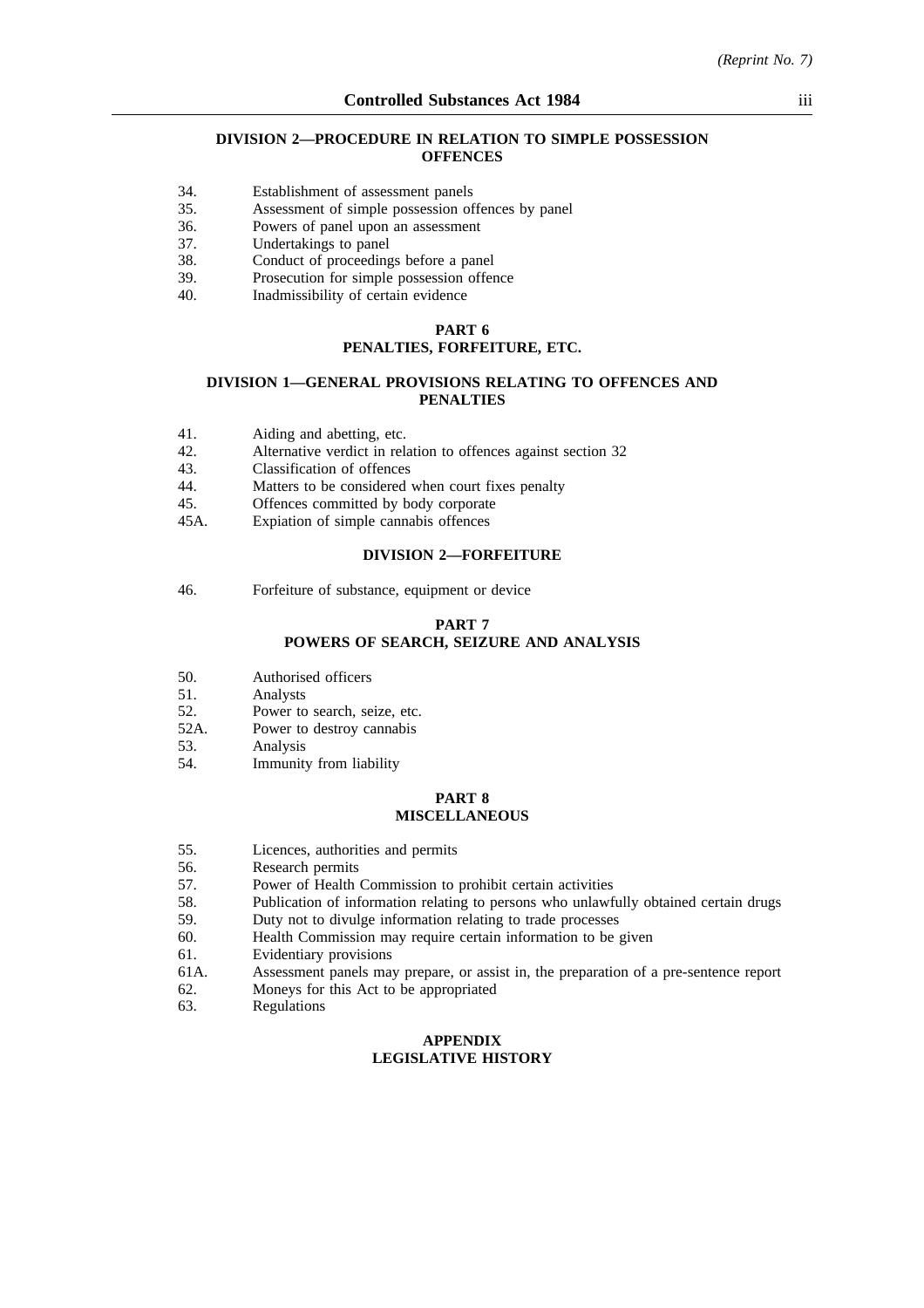# **CONTROLLED SUBSTANCES ACT 1984**

being

Controlled Substances Act 1984 No. 52 of 1984 [Assented to 24 May  $1984$ ]<sup>1</sup>

### as amended by

Crimes (Confiscation of Profits) Act 1986 No. 17 of 1986 [Assented to 20 March 1986]<sup>2</sup>

Statutes Amendment (Analysts) Act 1986 No. 43 of 1986 [Assented to 4 September 1986]<sup>3</sup>

Controlled Substances Act Amendment Act 1986 No. 64 of 1986 [Assented to 6 November 1986]<sup>4</sup>

Controlled Substances Act Amendment Act 1990 No. 28 of 1990 [Assented to 26 April 1990]

Controlled Substances Act Amendment Act (No. 2) 1990 No. 29 of 1990 [Assented to 26 April 1990]<sup>5</sup>

Pharmacists Act 1991 No. 13 of 1991 [Assented to 4 April 1991]<sup>6</sup>

Director of Public Prosecutions Act 1991 No. 49 of 1991 [Assented to 21 November 1991]<sup>7</sup>

Statutes Repeal and Amendment (Courts) Act 1991 No. 69 of 1991 [Assented to 12 December 1991]<sup>8</sup>

Controlled Substances (Classification of Offences) Amendment Act 1992 No. 44 of 1992 [Assented to 10 September 1992]<sup>9</sup>

Controlled Substances (Destruction of Cannabis) Amendment Act 1994 No. 27 of 1994 [Assented to 26 May 1994]10

Controlled Substances (General Offences—Poisons) Amendment Act 1995 No. 98 of 1995 [Assented to 14 December  $19951^{11}$ 

- <sup>1</sup> Came into operation (except ss. 3(1), 12(5)-(7), 13-29) 9 May 1985: *Gaz*. 9 May 1985, p. 1399; s. 19 came into operation 3 March 1986: *Gaz*. 27 February 1986, p. 421; s. 22 came into operation 1 July 1988: *Gaz*. 19 May 1988, p. 1246; s. 21 came into operation 9 February 1989: *Gaz*. 9 February 1989, p. 354; ss. 12(7), 13-18, 23-29 came into operation 4 January 1996: *Gaz*. 4 January 1996, p. 2; ss. 3(1), 12(5), (6) and 20 had not been brought into operation at the date of this reprint.
- <sup>2</sup> Came into operation 1 March 1987: *Gaz*. 19 February 1987, p. 381.
- <sup>3</sup> Came into operation 16 October 1986: *Gaz*. 16 October 1986, p. 1373.
- <sup>4</sup> Came into operation (except ss. 7 and 8) 20 November 1986: *Gaz*. 20 November 1986, p. 1638; s. 8 came into operation 30 April 1987: *Gaz*. 30 April 1987, p. 1133; s. 7 came into operation 29 March 1990: *Gaz*. 29 March 1990, p. 884.
- <sup>5</sup> Came into operation 26 September 1991: *Gaz*. 26 September 1991, p. 890.
- <sup>6</sup> Came into operation 21 November 1991: *Gaz*. 21 November 1991, p. 1328.
- <sup>7</sup> Came into operation 6 July 1992: Gaz. 25 June 1992, p. 1869.
- <sup>8</sup> Came into operation 6 July 1992: *Gaz*. 2 July 1992, p. 209.
- $\frac{9}{2}$  Came into operation 6 July 1992: s. 2.
- <sup>10</sup> Came into operation 13 October 1994: *Gaz*. 13 October 1994, p. 944.
- <sup>11</sup> Came into operation 4 January 1996: *Gaz*. 4 January 1996, p. 2.

#### *NOTE:*

- *Asterisks indicate repeal or deletion of text.*
	- *For the legislative history of the Act see Appendix. Entries appearing in the Appendix in bold type indicate the amendments incorporated since the last reprint.*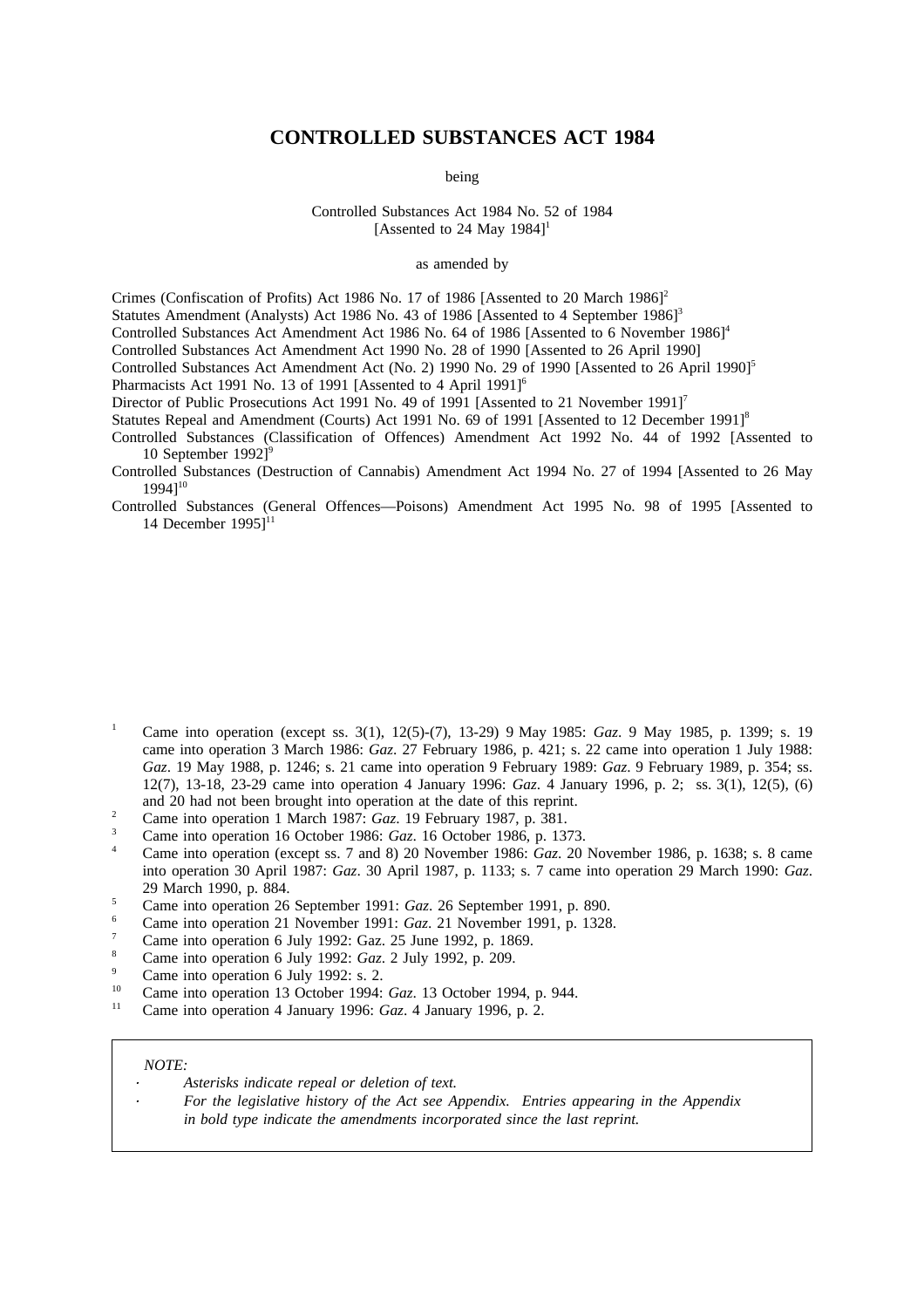**An Act to regulate or prohibit the manufacture, production, sale, supply, possession, handling or use of certain poisons, drugs, therapeutic and other substances, and of certain therapeutic devices; to repeal the Food and Drugs Act 1908 and the Narcotic and Psychotropic Drugs Act 1934; and for other related purposes.**

The Parliament of South Australia enacts as follows:

# **PART 1 PRELIMINARY**

# **Short title**

**1.** This Act may be cited as the *Controlled Substances Act 1984*.

# **Commencement**

**2.** (1) This Act shall come into operation on a day to be fixed by proclamation.

(2) The Governor may, in a proclamation fixing a day for this Act to come into operation, suspend the operation of specified provisions of this Act until a subsequent day fixed in the proclamation, or a day to be fixed by subsequent proclamation.

# $\mathbf{Repeal}^1$

**3.** *(1) The Food and Drugs Act 1908, is repealed.*

(2) The *Narcotic and Psychotropic Drugs Act 1934*, is repealed.

# **Interpretation**

**4.** (1) In this Act, unless the contrary intention appears—

"**the Advisory Council**" means the Controlled Substances Advisory Council established under Part 2;

"**analyst**" means—

- *(a)* a person appointed as an analyst for the purposes of this Act; or
- *(b)* a person holding a position of a class approved by the Governor for the purposes of this Act;

"**assessment panel**" means a drug assessment and aid panel established under Part 5;

"**authorised officer**" means a person who is an authorised officer for the purposes of Part 7;

\*\*\*\*\*\*\*\*\*\*

"**cannabis**" means a plant, or any part (including the seed) of a plant, of the genus *cannabis*, but does not include cannabis resin or cannabis oil;

"**cannabis oil**" means a substance that contains chemicals of any one or more of the following classes;

*(a)* cannabinoids;

 $S. 3(1)$  had not been brought into operation at the date of this reprint.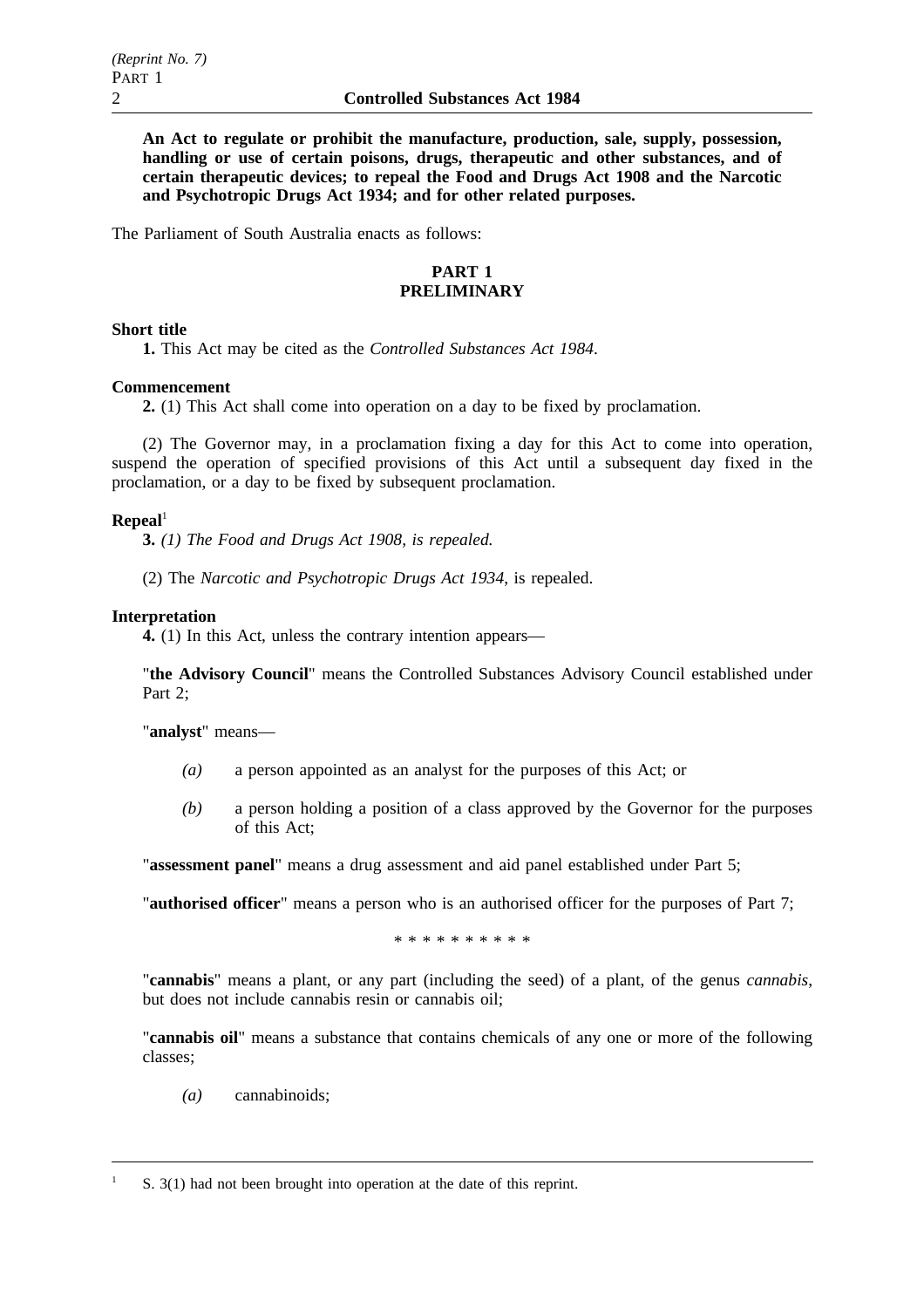- *(b)* tetrahydrocannabinols;
- *(c)* alkyl homologues of tetrahydrocannabinols,

where the amount of soluble material in any quantity of the substance, when dissolved in the solvent known as hexane, constitutes more than 85 per cent of the weight of that quantity of substance;

"**cannabis resin**" means a substance that contains chemicals of any one or more of the following classes:

- *(a)* cannabinoids;
- *(b)* tetrahydrocannabinols;
- *(c)* alkyl homologues of tetrahydrocannabinols,

where the amount of soluble material in any quantity of the substance, when dissolved in the solvent known as hexane, constitutes more than 15 per cent but not more than 85 per cent of the weight of that quantity of substance;

"**child**" means a person under the age of 18 years and, in relation to the alleged commission of an offence, means a person who was, at the time of the alleged commission of the offence, under that age;

"**dentist**" means a person registered as a dentist under the *Dentists Act 1931*;

"**drug of dependence**" means a poison declared by the regulations to be a drug of dependence;

"**the Health Commission**" means the South Australian Health Commission;

"**medical practitioner**" means a person registered under the *Medical Practitioners Act 1982*;

"**nurse**" means a person registered or enrolled under the *Nurses Act 1984*;

"**owner**", in relation to premises, includes the occupier of the premises;

"**pharmacist**" means a person registered as a pharmacist under the *Pharmacists Act 1991* or exempt from the requirement to be so registered;

"**poison**" means a substance declared by the regulations to be a poison for the purposes of this Act;

"**possession**" of a substance includes control over the disposition of the substance;

"**premises**" means any land, building, structure, vehicle, vessel or aircraft;

"**prescription drug**" means a poison declared by the regulations to be a prescription drug for the purposes of this Act;

"**produce**", in relation to a substance, means to produce by any method whatsoever, including cultivation, and "**production**" has a corresponding meaning;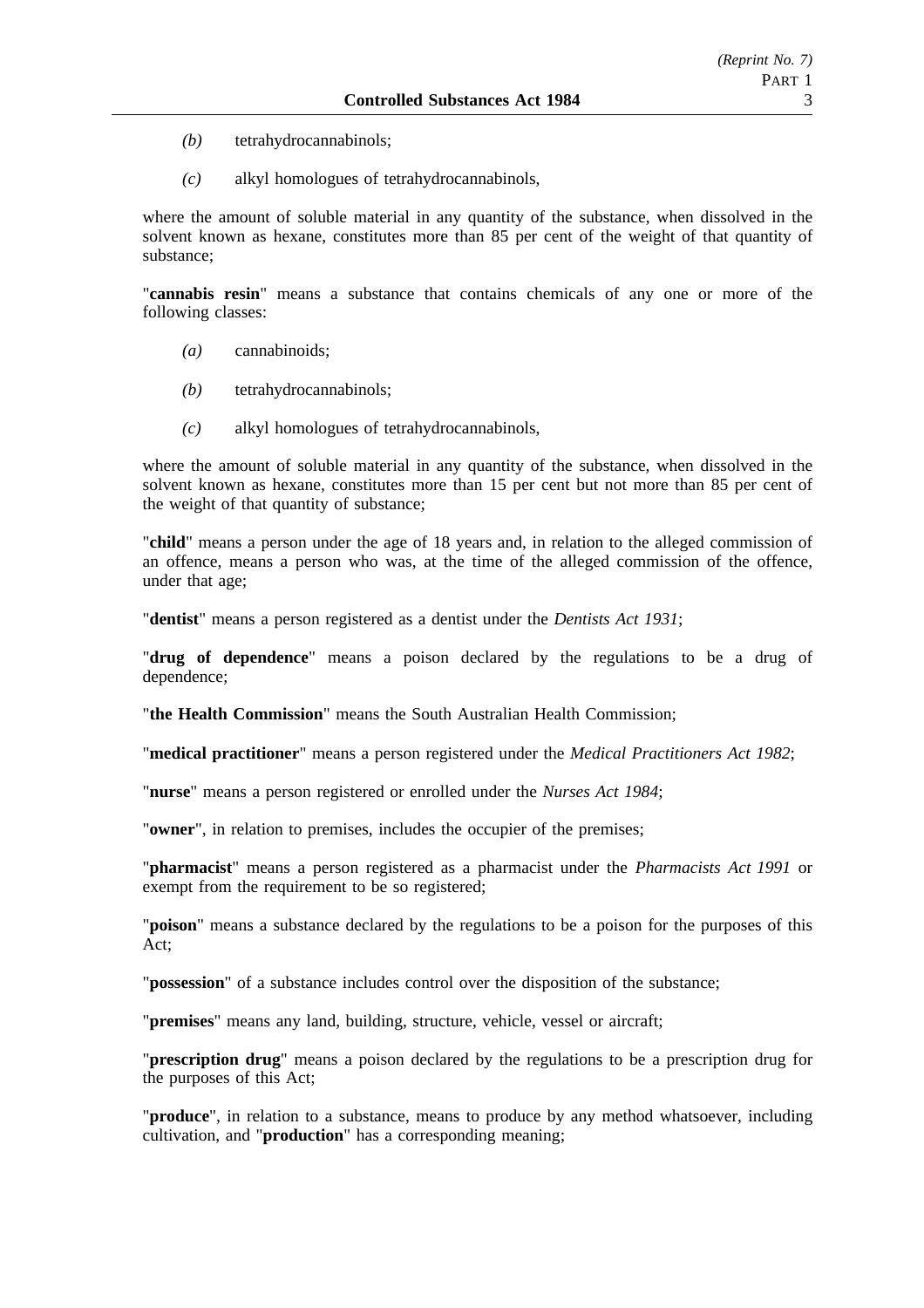"**prohibited substance**" means a substance declared by the regulations to be a prohibited substance for the purposes of this Act;

"**school zone**" means the grounds of a primary or secondary school and the area within 500 metres of the boundary of the school;

"**sell**" includes offer or expose for sale;

"**simple possession offence**" means an offence against section 31, other than—

- *(a)* an offence arising out of the possession of a prohibited substance, not being a substance declared by the regulations to be one that may lead to dependence in humans; or
- *(b)* an offence arising out of the possession, smoking or consumption of cannabis or cannabis resin or the possession of equipment for use in connection with the smoking of cannabis or cannabis resin or the preparation of cannabis or cannabis resin for smoking or consumption;

"**substance**" means any gaseous, liquid or solid substance and includes a plant or fungus;

"**supply**" means provide, distribute, barter or exchange, and includes offer to supply;

"**therapeutic device**" means a device declared by the regulations to be a therapeutic device for the purposes of this Act;

"**therapeutic substance**" means a substance declared by the regulations to be a therapeutic substance for the purposes of this Act;

"**vessel**" means any ship, boat or other water craft;

"**veterinary surgeon**" means a person registered as a veterinary surgeon under the *Veterinary Surgeons Act 1935*;

"**volatile solvent**" means a substance declared by the regulations to be a volatile solvent for the purposes of this Act.

(2) A substance is an analogue of another for the purposes of this Act if—

- *(a)* they both have substantially similar chemical structures; or
- *(b)* they both have substantially similar pharmacological effects.

(3) An analogue of a drug of dependence or a prohibited substance (not being an analogue that is itself declared by regulation to be a drug of dependence or a prohibited substance) is by virtue of this subsection a prohibited substance.

# **Application of Act**

**5.** (1) This Act binds the Crown.

(2) The provisions of this Act shall be in addition to, and shall not derogate from the obligations imposed by, the provisions of any other Act.

(3) The provisions of this Act shall not limit or derogate from any civil remedy at law or in equity.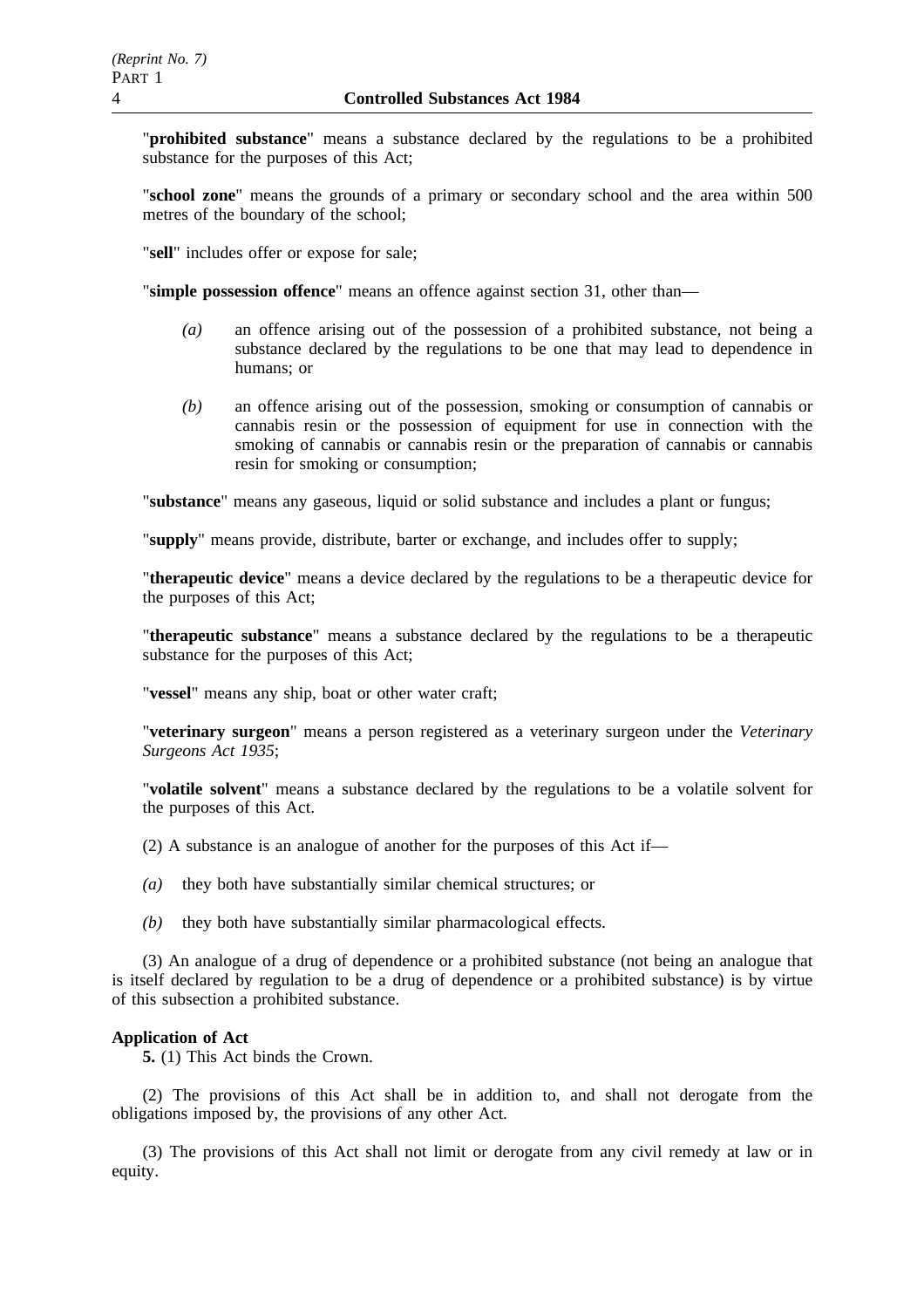# **PART 2**

# **CONTROLLED SUBSTANCES ADVISORY COUNCIL**

### **The Controlled Substances Advisory Council**

**6.** (1) There shall be a council entitled the "Controlled Substances Advisory Council".

(2) The Advisory Council shall consist of nine members appointed by the Governor, upon the nomination of the Minister, of whom—

- *(a)* one (the Chairman) is an employee of the Health Commission; and
- *(b)* one is a medical practitioner; and
- *(c)* one is a member of the police force; and
- *(d)* two are persons who, in the opinion of the Minister, have qualifications and extensive experience in the field of chemistry, pharmacy or pharmacology; and
- *(e)* one is a person who, in the opinion of the Minister, has had extensive experience in the manufacture or sale of substances or devices to which this Act applies; and
- *(f)* two are persons who, in the opinion of the Minister, have a wide knowledge of the factors and issues involved in controlling the manufacture, sale and supply of substances or devices to which this Act applies; and
- *(g)* one is, in the opinion of the Minister, a suitable person to represent the interests of the general public.

(3) The Governor may appoint a suitable person to be the deputy of a member of the Advisory Council.

(4) Where a member is for any reason absent or unable to act in his capacity as a member of the Advisory Council, his deputy may act as a member of the Advisory Council.

## **Terms and conditions of office**

**7.** (1) A member of the Advisory Council shall be appointed for a term of office, not exceeding three years, specified in the instrument of his appointment and shall, upon the expiration of any such term, be eligible for reappointment.

(2) The Governor may remove a member of the Advisory Council from office on the ground of—

- *(a)* mental or physical incapacity to carry out satisfactorily the duties of his office; or
- *(b)* neglect of duty; or
- *(c)* dishonourable conduct.
- (3) The office of a member of the Advisory Council becomes vacant if—
- *(a)* he dies; or
- *(b)* his term of office expires; or
- *(c)* he resigns by giving notice in writing to the Minister; or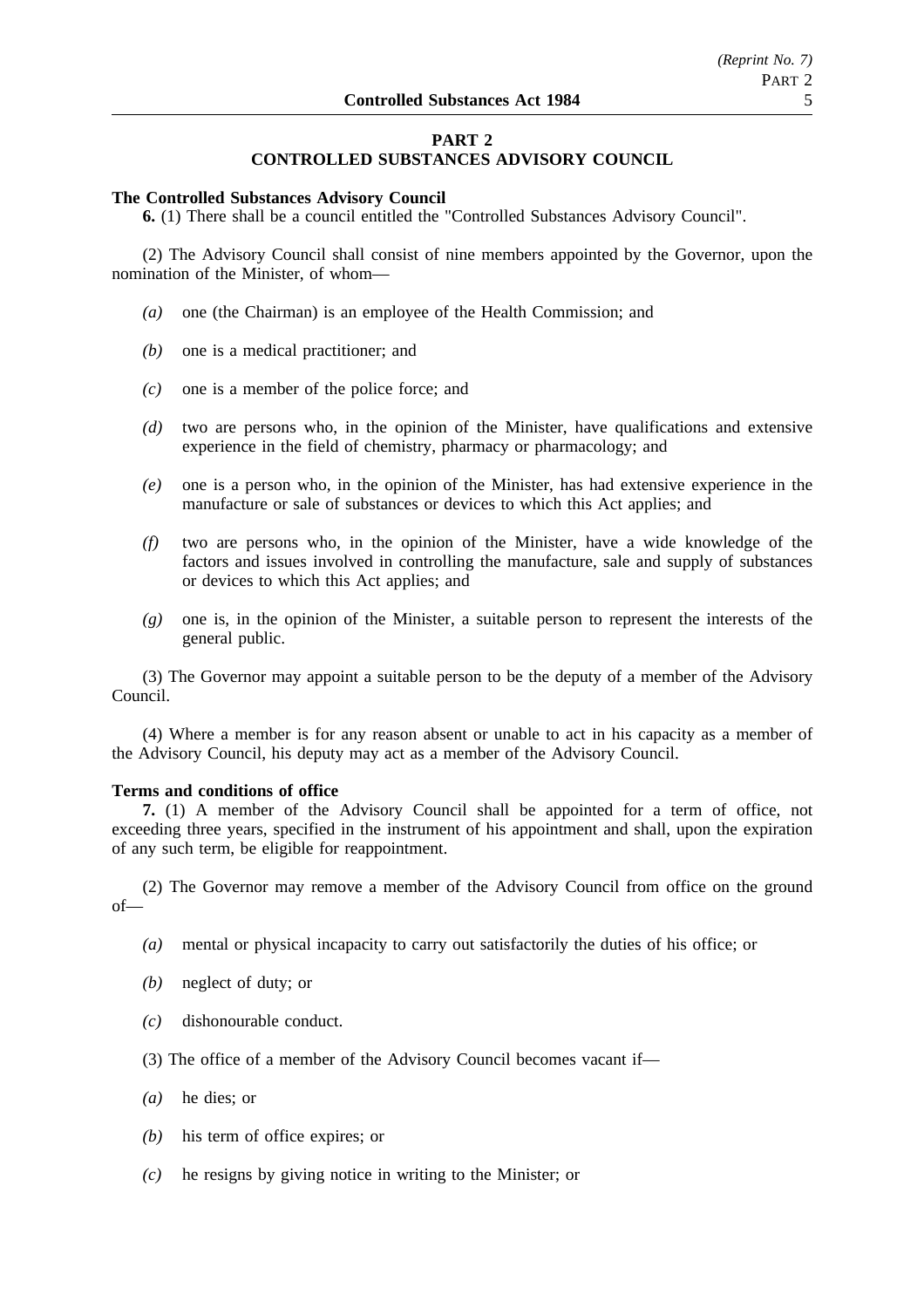*(d)* he is removed from office by the Governor pursuant to subsection (2).

(4) Upon the office of a member of the Advisory Council becoming vacant, a person shall be appointed to that office in accordance with this Act.

# **Validity of acts of the Advisory Council**

**8.** An act or proceeding of the Advisory Council shall not be invalid by reason of a vacancy in the membership of the Advisory Council or of a defect in the appointment of a person to the Advisory Council.

# **Allowances and expenses**

**9.** A member of the Advisory Council shall be entitled to receive such allowances and expenses as the Governor may from time to time determine

# **Conduct of business**

**10.** (1) The Chairman or, in his absence, his deputy, shall preside at any meeting of the Advisory Council.

(2) In the absence of both the Chairman and his deputy from a meeting of the Advisory Council, the members present shall elect one of their number to preside at that meeting.

(3) Five members shall constitute a quorum of the Advisory Council, and no business shall be transacted at any meeting of the Advisory Council unless a quorum is present.

(4) A decision carried by the votes of a majority of the members present at a meeting shall be a decision of the Advisory Council.

(5) The person presiding at a meeting of the Advisory Council shall, in the event of an equality of votes, have a second, or casting, vote.

(6) Subject to this Act, the business of the Advisory Council shall be conducted in a manner determined by the Advisory Council.

# **Functions of the Advisory Council**

**11.** (1) The functions of the Advisory Council are as follows:

- *(a)* to keep under review substances and devices that are subject to this Act or that may, in the opinion of the Advisory Council, need to be brought under this Act and the controls (if any) that are, or should be, applicable to them; and
- *(b)* to advise the Minister on the measures that should, in the opinion of the Advisory Council, be taken in relation to imposing, withdrawing or varying controls in respect of any of those substances or devices; and
- *(c)* to monitor the administration and operation of this Act; and
- *(d)* such other functions as the Minister may assign to the Advisory Council.
- (2) The Advisory Council may make recommendations to the Minister for—
- *(a)* amendments to this Act; or
- *(b)* making, varying or revoking regulations under this Act.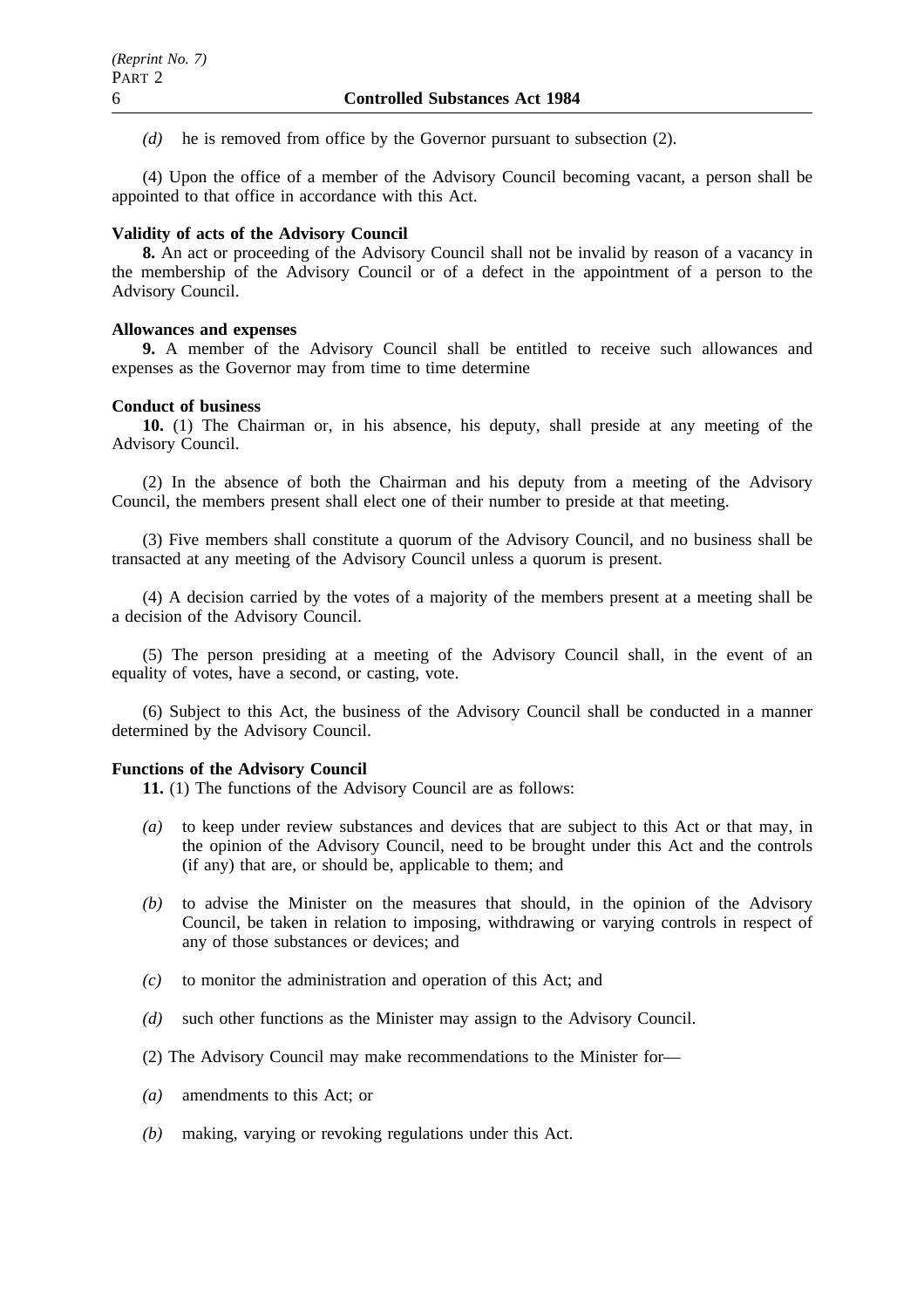(3) The Advisory Council shall advise the Minister upon any matter referred by the Minister to the Advisory Council for advice.

(4) The Advisory Council may establish subcommittees for the purpose of giving advice to the Advisory Council in the performance of its functions.

(5) A subcommittee shall consist of such members of the Advisory Council, and such other persons co-opted by the Advisory Council, as the Advisory Council thinks fit.

(6) The Advisory Council shall, not later than the thirty-first day of October in each year, report to the Minister on the administration and operation of this Act during the previous financial year.

(7) The Minister shall, as soon as practicable after his receipt of a report submitted to him under subsection (6), cause a copy of the report to be laid before each House of Parliament.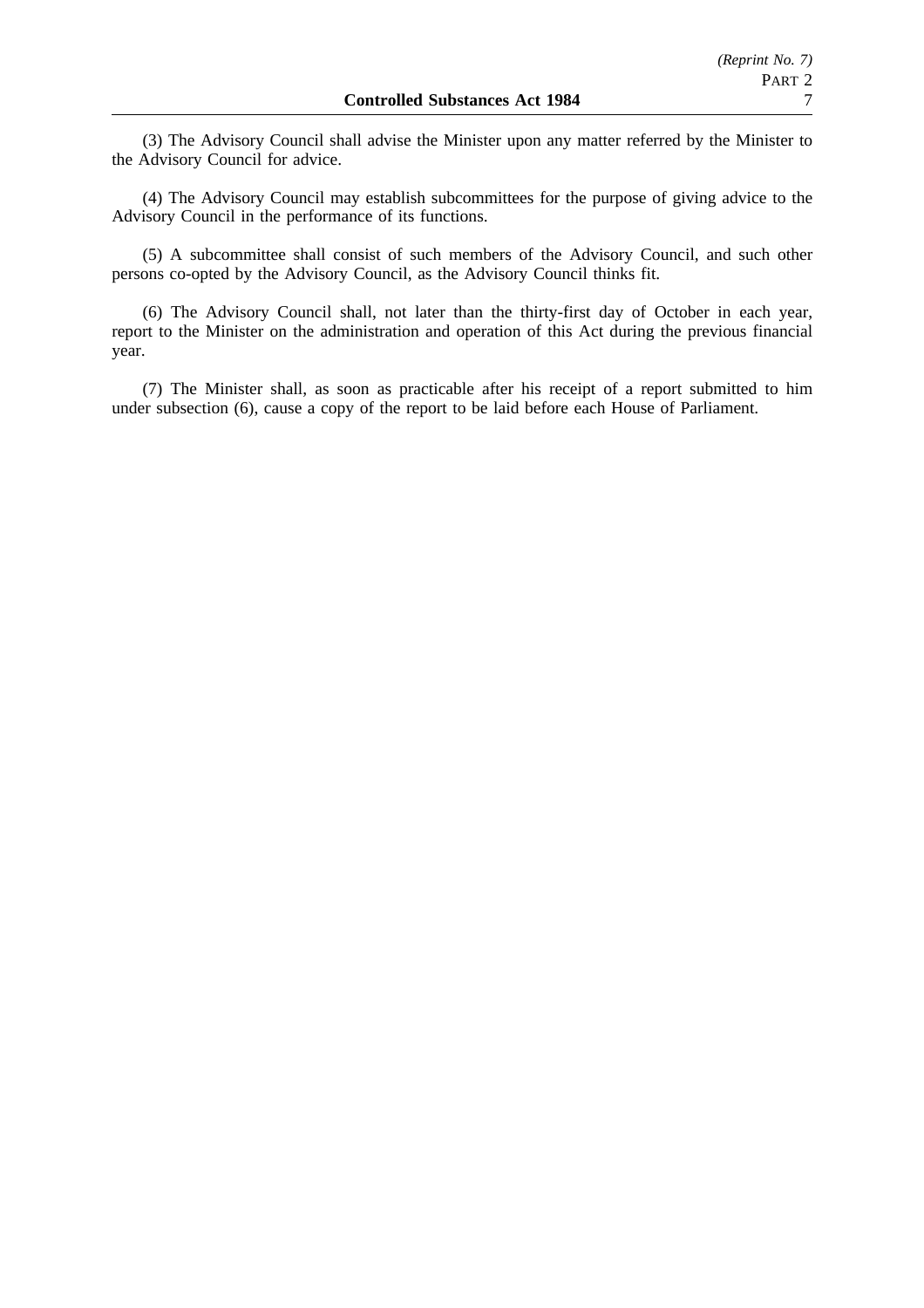# **PART 3 CONTROLLED SUBSTANCES**

**Declaration of poisons, prescription drugs, drugs of dependence, prohibited substances, volatile solvent, therapeutic substances, therapeutic devices and volatile solvents**<sup>1</sup>

**12.** (1) The Governor may, by regulation, declare, individually or by class, any substance that in his opinion has the potential to be harmful to humans to be a poison for the purposes of this Act.

(2) The Governor may, by regulation, declare, individually or by class, a poison to be a prescription drug for the purposes of this Act.

(3) The Governor may, by regulation, declare, individually or by class, a poison that in his opinion may lead to dependence in humans to be a drug of dependence for the purposes of this Act.

(4) The Governor may, by regulation, declare, individually or by class, any substance that in his opinion may lead to dependence in humans or is of exceptional danger to humans to be a prohibited substance for the purposes of this Act.

*(5) The Governor may, by regulation, declare, individually or by class, a substance that in his opinion is or may be used, or is designed to be used, as a therapeutic substance to be a therapeutic substance for the purposes of this Act.*

*(6) The Governor may, by regulation, declare, individually or by class, any device that in his opinion is or may be used, or is designed to be used—*

- *(a) for a purpose related to the physical or mental health or hygiene of humans; or*
- *(b) for the purposes of contraception; or*
- *(c) for cosmetic purposes,*

*to be a therapeutic device for the purposes of this Act.*

(7) The Governor may, by regulation, declare, individually or by class, any substance that in his opinion is a volatile solvent, or contains a volatile solvent, to be a volatile solvent for the purposes of this Act.

(8) In any regulations made for the purposes of this section, the Governor may assign a poison, drug of dependence, therapeutic substance or therapeutic device to a specified class or specified classes.

S. 12(5)  $\&$  (6) had not been brought into operation at the date of this reprint.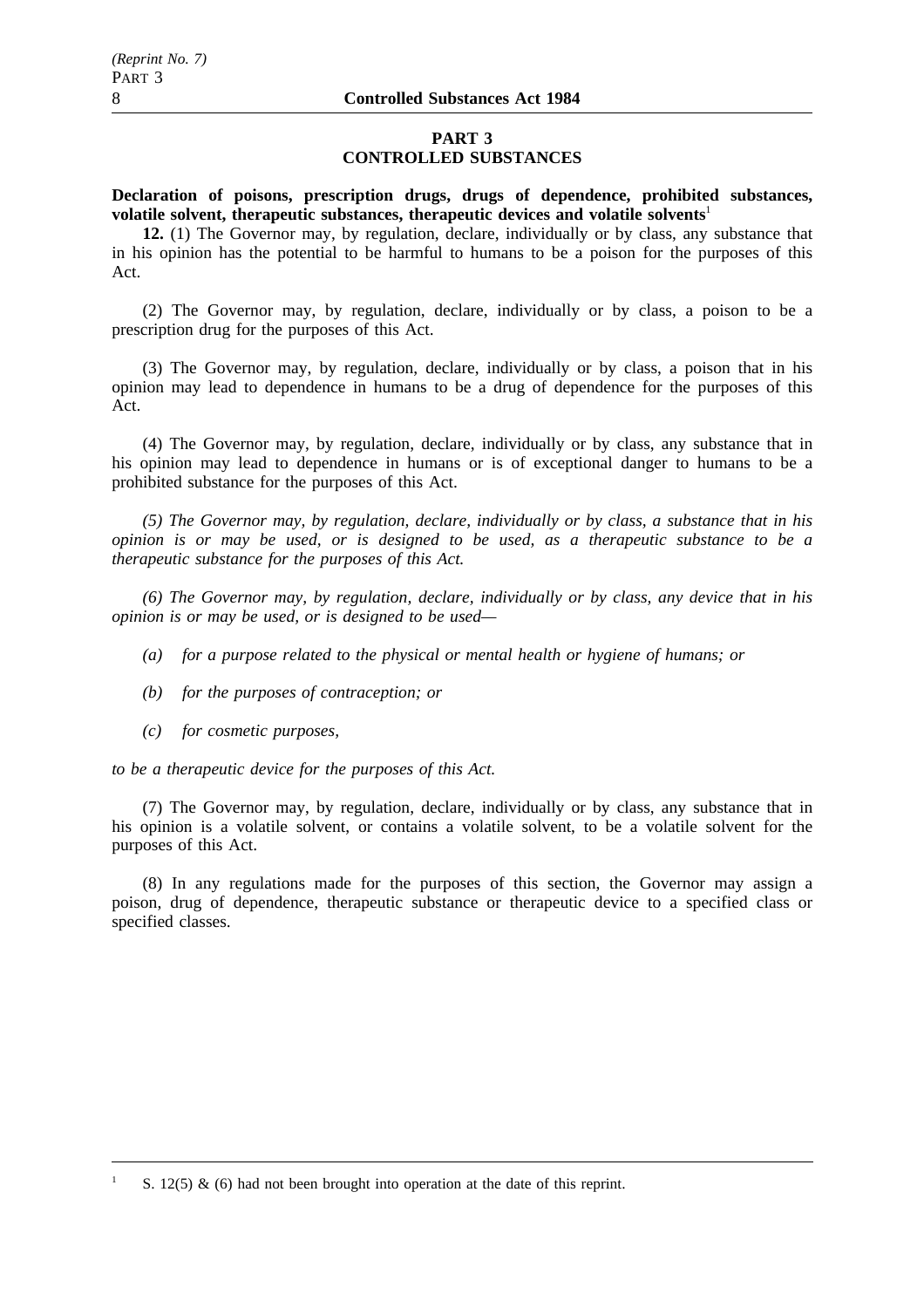# **PART 4 GENERAL OFFENCES**

## **Manufacture, production and packing**

**13.** (1) A person shall not manufacture, produce or pack a poison, therapeutic substance or therapeutic device to which this section applies unless—

- *(a)* he is a medical practitioner, pharmacist, dentist or veterinary surgeon acting in the ordinary course of his profession; or
- *(b)* he is licensed to do so by the Health Commission.

#### Penalty: \$10 000.

(2) This section applies to such poisons (other than drugs of dependence), therapeutic substances or therapeutic devices as may be prescribed, individually or by class, by the regulations.

### **Sale by wholesale**

**14.** (1) A person shall not sell by wholesale a poison, therapeutic substance or therapeutic device to which this section applies unless—

- *(a)* he is a pharmacist acting in the ordinary course of his profession; or
- *(b)* he is licensed to do so by the Health Commission.

# Penalty: \$10 000.

(2) This section applies to such poisons (other than drugs of dependence), therapeutic substances or therapeutic devices as may be prescribed, individually or by class, by the regulations.

#### **Sale or supply to end user**

**15.** (1) A person shall not sell by retail or supply to a person a poison, therapeutic substance or therapeutic device to which this section applies unless—

- *(a)* he is a pharmacist, medical practitioner, dentist or veterinary surgeon acting in the ordinary course of his profession; or
- *(b)* he is licensed to do so by the Health Commission.

# Penalty: \$10 000.

(2) This section applies to such poisons (other than drugs of dependence), therapeutic substances or therapeutic devices as may be prescribed, individually or by class, by the regulations.

#### **Sale of certain poisons**

**16.** (1) A person shall not sell a poison to which this section applies to a person under the age of eighteen years.

Penalty: \$10 000.

- (2) A person shall not sell a poison to which this section applies—
- *(a)* unless the purchaser is known to the vendor; or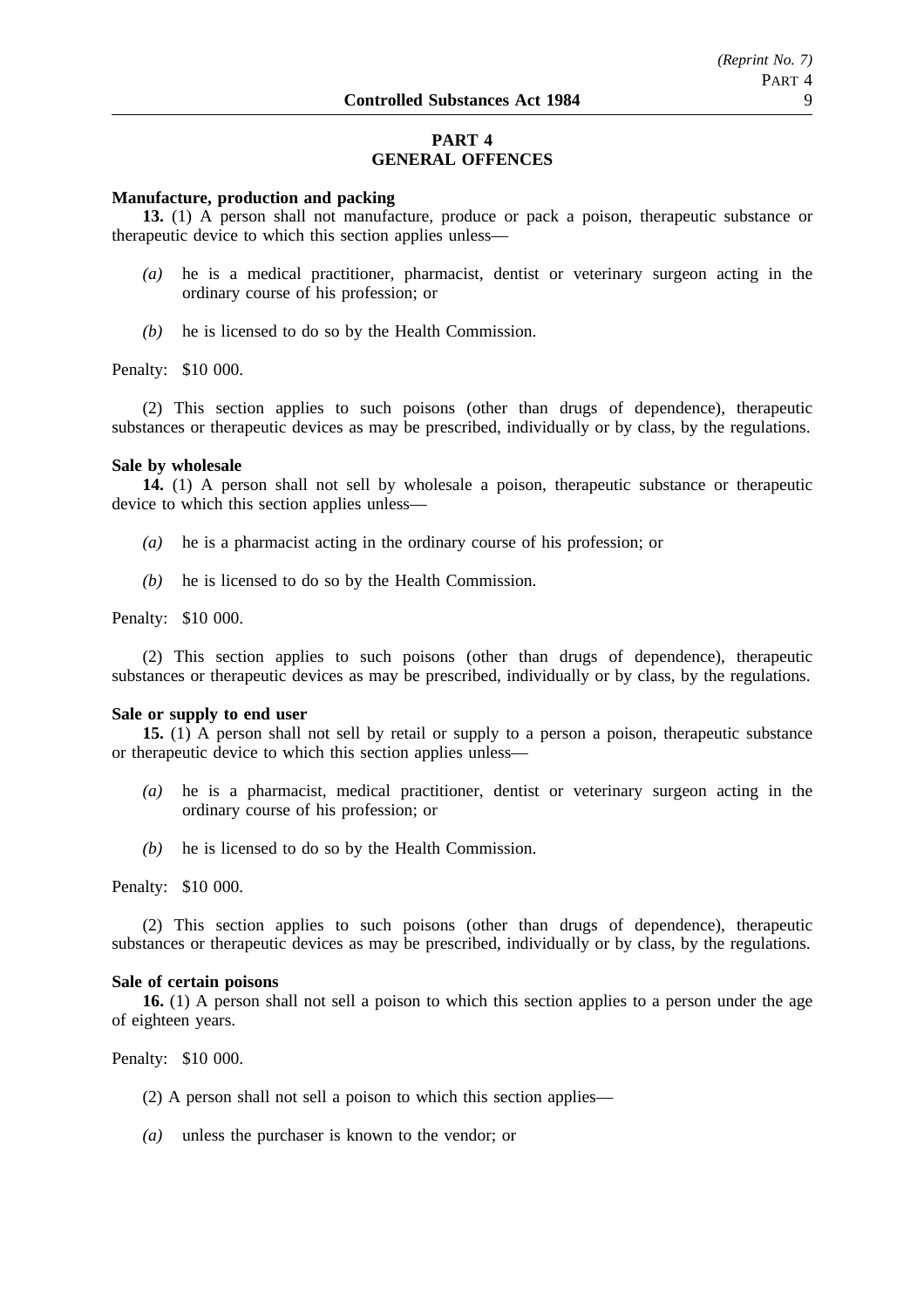*(b)* unless the purchaser produces satisfactory evidence of his identity.

Penalty: \$10 000.

(3) Where a person seeks to purchase a poison to which this section applies, the vendor shall ask the prospective purchaser the purpose for which he requires the poison, and shall not proceed with the sale unless the question is satisfactorily answered.

Penalty: \$10 000.

- (4) A person who sells poisons to which this section applies shall keep a record of—
- *(a)* the names of the purchasers of such poisons; and
- *(b)* the stated purposes for which those poisons were purchased; and
- *(c)* such other matters as may be prescribed.

Penalty: \$10 000.

(5) This section applies to such poisons as may be prescribed, individually or by class, by the regulations.

#### **Sale of poisons the possession of which requires a licence**

**17.** A person shall not sell a poison the possession of which requires a licence under this Act unless the purchaser produces his licence.

Penalty: \$10 000.

### **Sale, supply, administration and possession of prescription drugs**

**18.** (1) A person must not sell by retail, supply or administer to another person or to an animal, or prescribe for a person or an animal, a prescription drug (not being a drug of dependence) unless he or she is—

- *(a)* a medical practitioner, dentist, veterinary surgeon or nurse acting in the ordinary course of his or her profession; or
- *(b)* a member of any other prescribed profession acting in the ordinary course of that profession and in accordance with the regulations; or
- *(c)* a pharmacist dispensing the prescription of a medical practitioner, dentist, veterinary surgeon or member of a prescribed profession; or
- *(d)* a person administering to another person or to an animal a prescription drug that has been lawfully prescribed for or supplied to that other person, or that animal; or
- *(e)* a person licensed to do so by the Health Commission.

Penalty: \$10 000 or imprisonment for 2 years.

(2) A member of a profession referred to in or prescribed under subsection (1) must not supply or administer to another person a prescribed prescription drug unless he or she holds prescribed qualifications.

Penalty: \$10 000 or imprisonment for 2 years.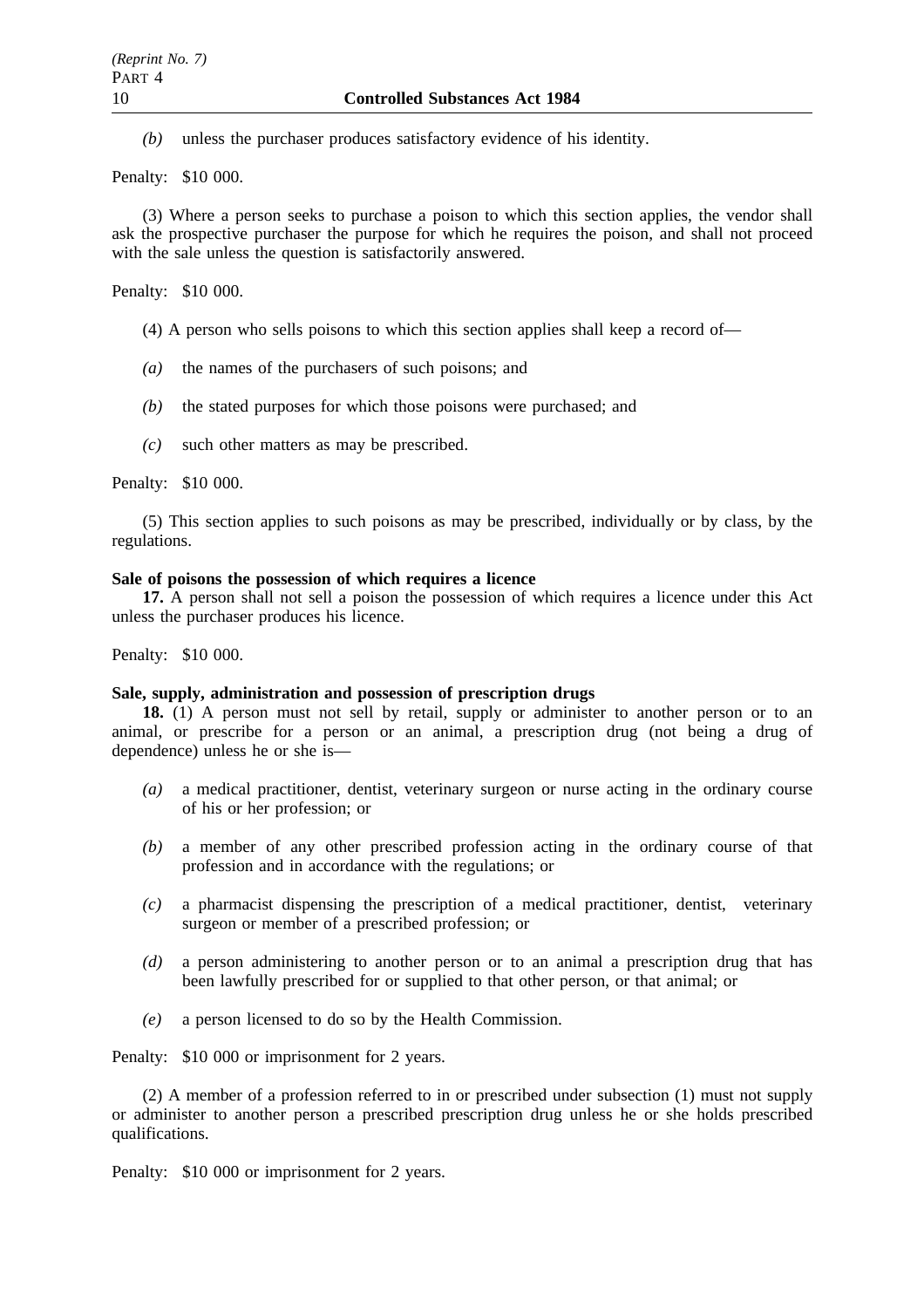- (3) A person must not have in his or her possession a prescription drug unless he or she—
- *(a)* is the person, or is acting on behalf of the person, for whom the drug has been lawfully prescribed or supplied; or
- *(b)* is the owner, or is acting on behalf of the owner, of an animal for whom the drug has been lawfully prescribed or supplied; or
- *(c)* is a person authorised by law to sell or supply prescription drugs; or
- *(d)* is licensed to do so by the Health Commission; or
- *(e)* has other lawful authority or reasonable excuse for doing so.

Penalty: \$10 000 or imprisonment for 2 years.

(4) In any proceedings for an offence against subsection (3), the onus of proving lawful authority or reasonable excuse lies on the defendant and in the absence of such proof it will be presumed that no such authority or excuse exists.

#### **Sale or supply of volatile solvents**

**19.** A person shall not sell or supply a volatile solvent to another person if he suspects, or there are reasonable grounds for suspecting, that the other person—

- *(a)* intends to inhale the solvent; or
- *(b)* intends to sell or supply the solvent to a further person for inhalation by that further person.

Penalty: \$10 000 or imprisonment for 2 years.

#### *Prohibition of automatic vending machines*<sup>1</sup>

*20. (1) No person shall—*

- *(a) whether on premises of which he is the owner or in any other place—*
	- *(i) install an automatic vending machine for the sale or supply of a poison, or of a therapeutic substance to which this section applies; or*
	- *(ii) sell or supply any such poison or therapeutic substance by means of an automatic vending machine; or*
- *(b) permit or suffer any such vending machine to be installed or operated on premises of which he is the owner.*

*Penalty: \$5 000.*

*(2) This section applies to such therapeutic substances as may be prescribed, individually or by class, by the regulations.*

<sup>1</sup> S. 20 had not been brought into operation at the date of this reprint.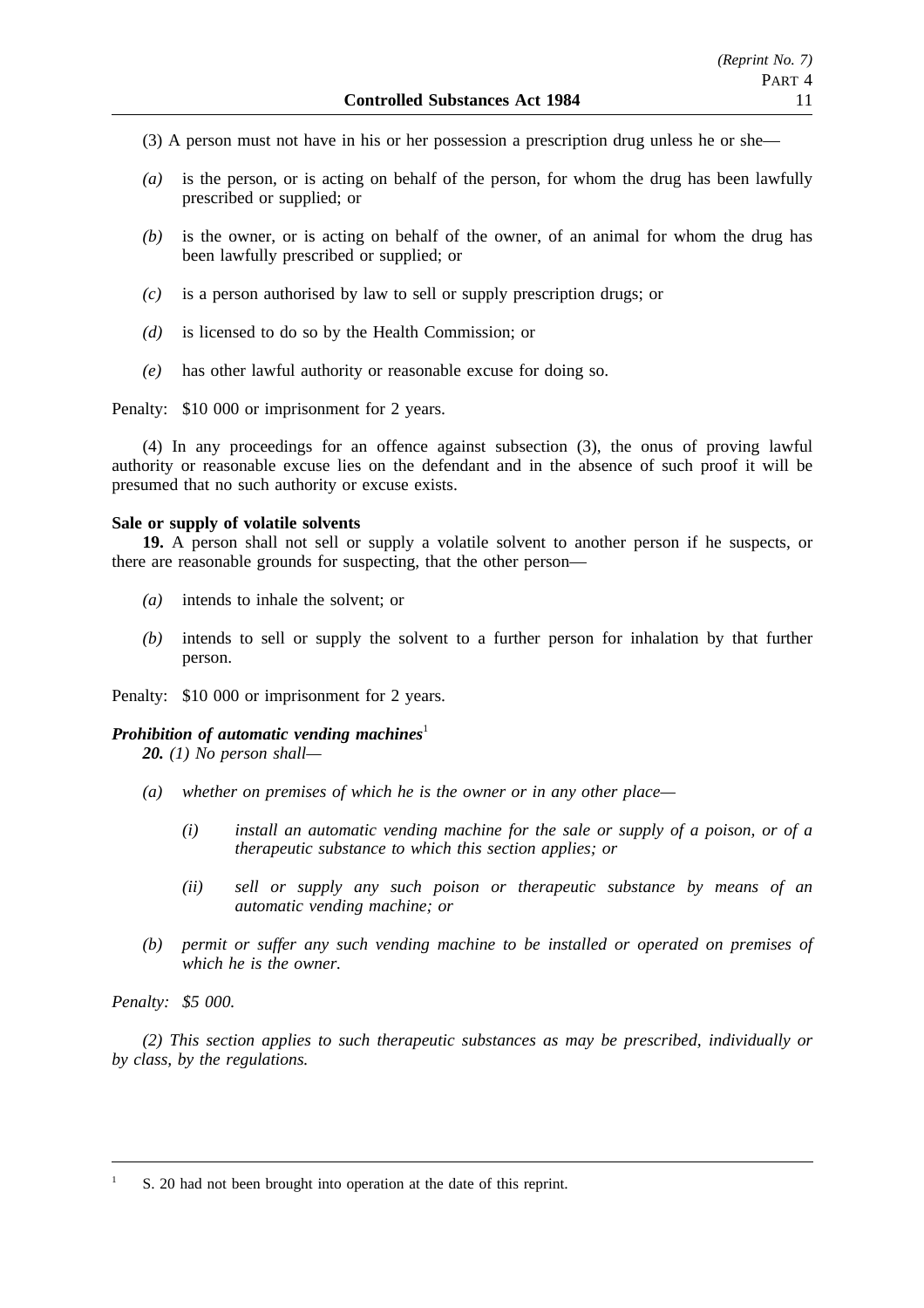#### **Sale or supply of other potentially harmful substances or devices**

**21.** (1) The Minister may, by notice published in the *Gazette*, prohibit the sale or the supply of—

- *(a)* any substance or device specified in the order, being a substance or device that should not, in his opinion, be sold or supplied pending evaluation of its harmful properties; and
- *(b)* in the case of a substance, any preparation containing that substance.
- (2) A person shall not contravene a notice published under subsection (1).

Penalty: \$10 000 or imprisonment for 2 years.

(3) The Minister may, by notice published in the *Gazette*, vary or revoke a notice published under subsection (1).

(4) Upon publishing a notice under this section, the Minister shall refer the subject matter of the notice to the Advisory Council for its consideration.

### **Possession**

**22.** (1) A person shall not have in his possession a poison to which this section applies unless he is licensed to do so by the Health Commission.

Penalty: \$10 000.

(2) This section applies to such poisons (other than drugs of dependence) as may be prescribed, individually or by class, by the regulations.

## **Quality**

**23.** (1) A person shall not sell by wholesale or by retail or supply a poison, therapeutic substance or therapeutic device that does not conform with the regulations.

Penalty: \$10 000.

(2) It is a defence for a person charged with an offence against this section to prove that he did not know and could not, by the exercise of reasonable diligence, have known that the subject matter of the offence did not conform with the regulations.

### **Packaging and labelling**

**24.** A person must not sell by wholesale or by retail or supply to a person a poison, therapeutic substance or therapeutic device unless—

- *(a)* it is enclosed in a package or container; and
- *(b)* the package or container conforms with the regulations; and
- *(c)* the package or container is labelled in accordance with the regulations.

Penalty: \$10 000.

#### **Storage**

**25.** A person shall not store a poison, therapeutic substance or therapeutic device contrary to the regulations.

Penalty: \$10 000.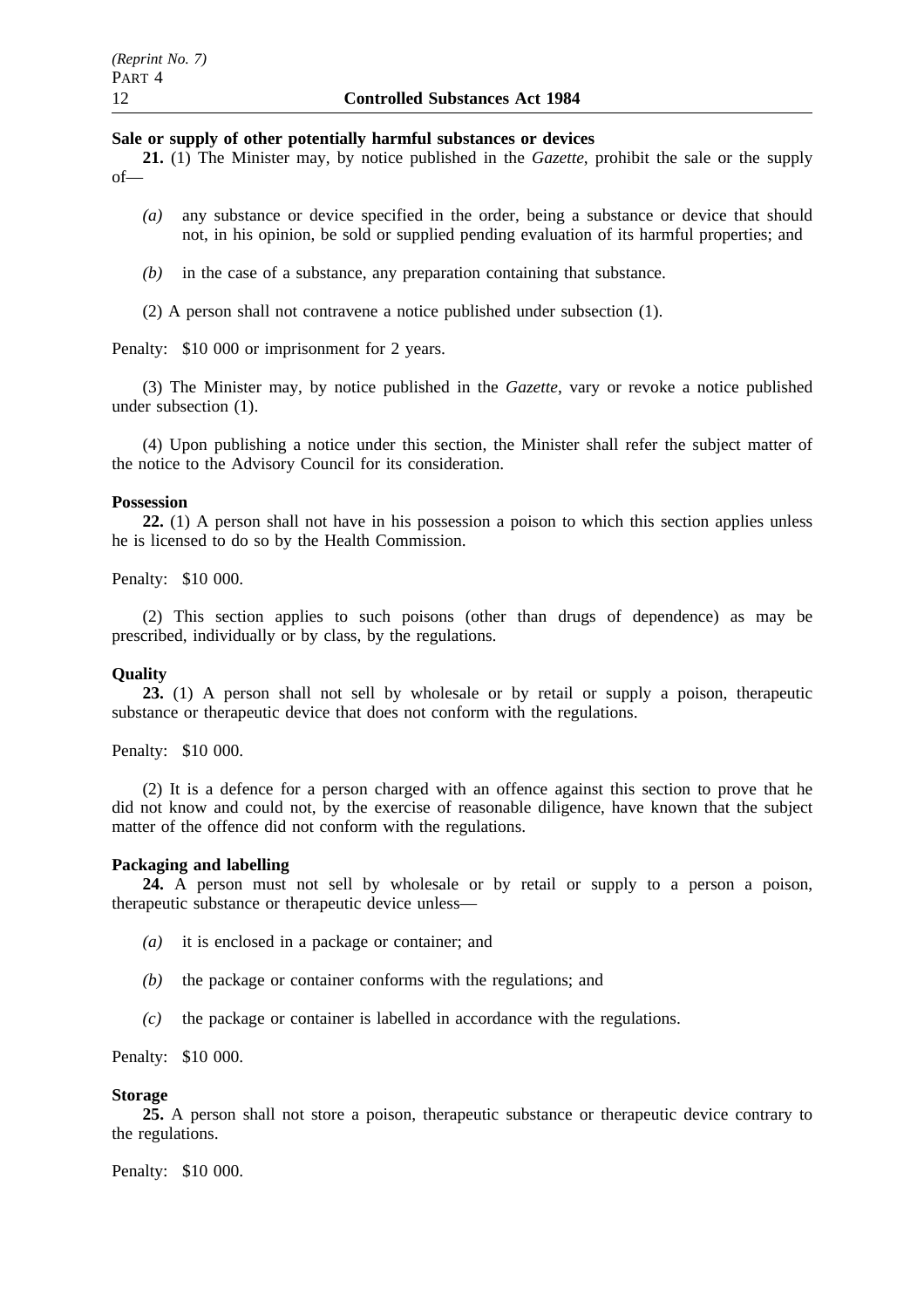### **Transport**

**26.** A person shall not transport a poison, therapeutic substance or therapeutic device contrary to the regulations.

Penalty: \$10 000.

### **Use**

**27.** A person must not—

- *(a)* use a poison, therapeutic substance or therapeutic device for a purpose or in a manner prohibited by the regulations; or
- *(b)* sell, supply, prescribe, or purchase a poison, therapeutic substance or therapeutic device for a purpose prohibited by the regulations.

Penalty: \$10 000.

### **Prohibition of advertisement**

**28.** (1) A person shall not advertise that a poison, therapeutic substance or therapeutic device to which this section applies is available for sale or supply.

Penalty: \$10 000.

(2) This section applies to such poisons, therapeutic substances and therapeutic devices as may be prescribed, individually or by class, by the regulations.

# **Regulation of advertisement**

**29.** A person must comply with the regulations in advertising that a poison, therapeutic substance or therapeutic device is available for sale or supply.

Penalty: \$10 000.

### **Forgery, etc., of prescriptions**

**30.** (1) A person shall not forge or fraudulently alter or utter a prescription or other document, or have in his possession such a prescription or document knowing it to be forged or fraudulently altered, with a view to obtaining a prescription drug.

Penalty: \$15 000 or imprisonment for 5 years.

(2) A person shall not knowingly, by false representation, obtain—

- *(a)* a prescription drug; or
- *(b)* a prescription for a prescription drug.

Penalty: \$10 000 or imprisonment for 2 years.

(2a) A person must not, in or in connection with obtaining a prescription drug, give to the person prescribing or supplying the drug a name or address that is false.

Penalty: \$10 000.

(3) A pharmacist shall retain any prescription or other document that he has reasonable cause to believe has been forged or fraudulently altered and shall forthwith deliver any such prescription or document to the Commissioner of Police.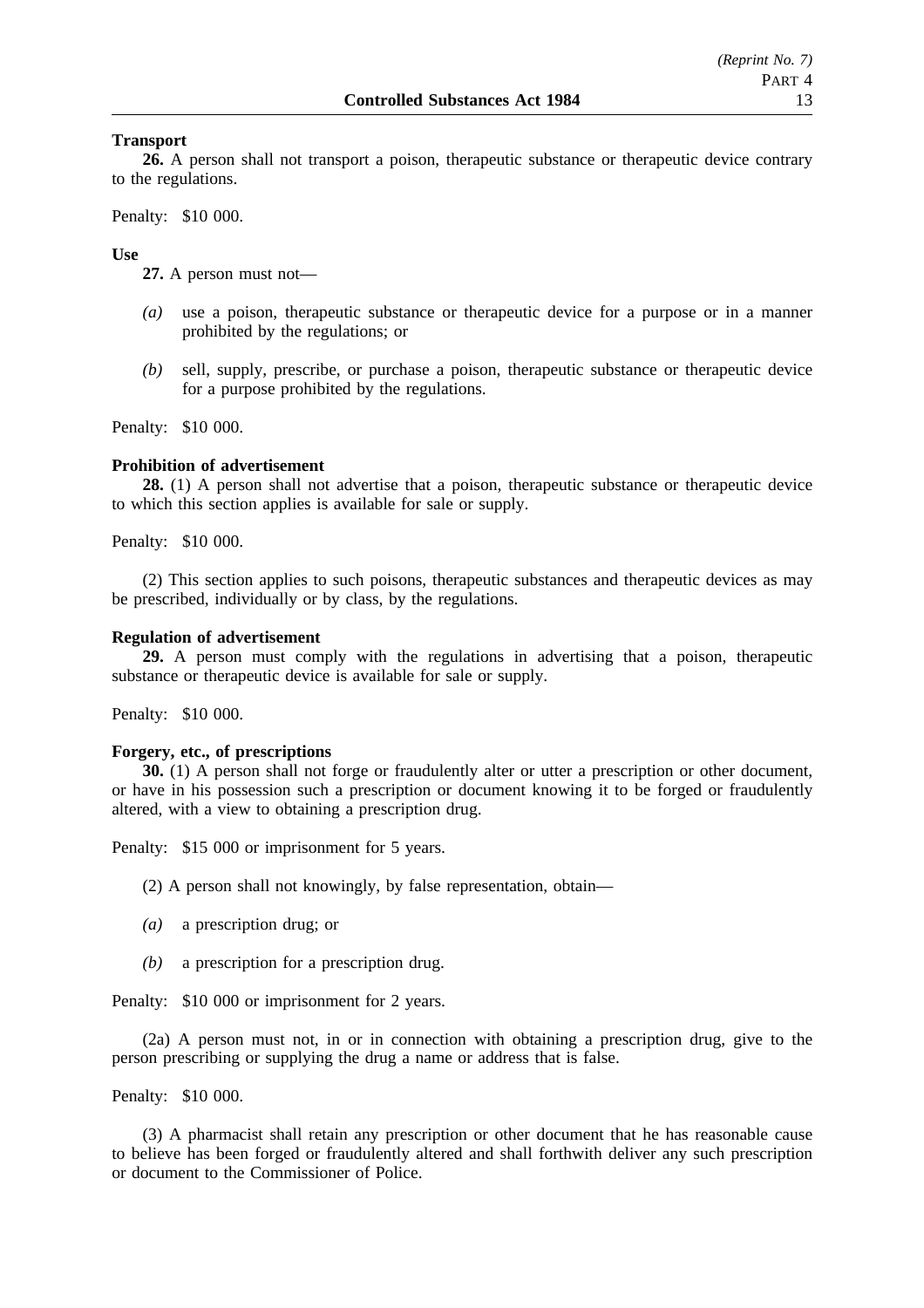## **PART 5 SPECIAL PROVISIONS RELATING TO DRUGS OF DEPENDENCE AND PROHIBITED SUBSTANCES**

# **DIVISION 1—OFFENCES**

**Prohibition of possession or consumption of drug of dependence and prohibited substance 31.** (1) A person shall not—

- *(a)* knowingly have in his possession a drug of dependence or a prohibited substance; or
- *(b)* smoke, consume or administer to himself, or permit another person to administer to him, a drug of dependence or a prohibited substance; or
- *(c)* have in his possession any piece of equipment for use in connection with the smoking, consumption or administration of such a drug or substance, or the preparation of such a drug or substance for smoking, consumption or administration.

(2) A person who contravenes this section shall be guilty of an offence and liable to a penalty as follows:

- *(a)* in the case of an offence arising out of the possession, smoking or consumption of cannabis or cannabis resin, or the possession of equipment for use in connection with the smoking or consumption of cannabis or cannabis resin or the preparation of cannabis or cannabis resin for smoking or consumption—a penalty not exceeding \$500; and
- *(b)* in any other case—a penalty not exceeding \$2 000 or imprisonment for 2 years, or both.

(3) Nothing in this section renders unlawful the possession of a drug of dependence or any equipment by—

- *(a)* a medical practitioner, dentist, veterinary surgeon, pharmacist or nurse acting in the ordinary course of his profession; or
- *(b)* a member of any other prescribed profession acting in the ordinary course of that profession; or
- *(c)* a person for or to whom the drug has been lawfully prescribed or supplied; or
- *(d)* a person licensed to have the drug or equipment in his possession by the Health Commission.

(4) Nothing in this section renders unlawful the consumption or administration to himself of a drug of dependence, or the giving of permission for the administration to himself of a drug of dependence, by a person for whom the drug has been lawfully prescribed or supplied.

### **Prohibition of manufacture, sale etc., of drug of dependence or prohibited substance 32.** (1) A person shall not knowingly—

- *(a)* manufacture or produce a drug of dependence or a prohibited substance; or
- *(b)* take part in the manufacture or production of such a drug or substance; or
- *(c)* sell, supply or administer such a drug or substance to another person; or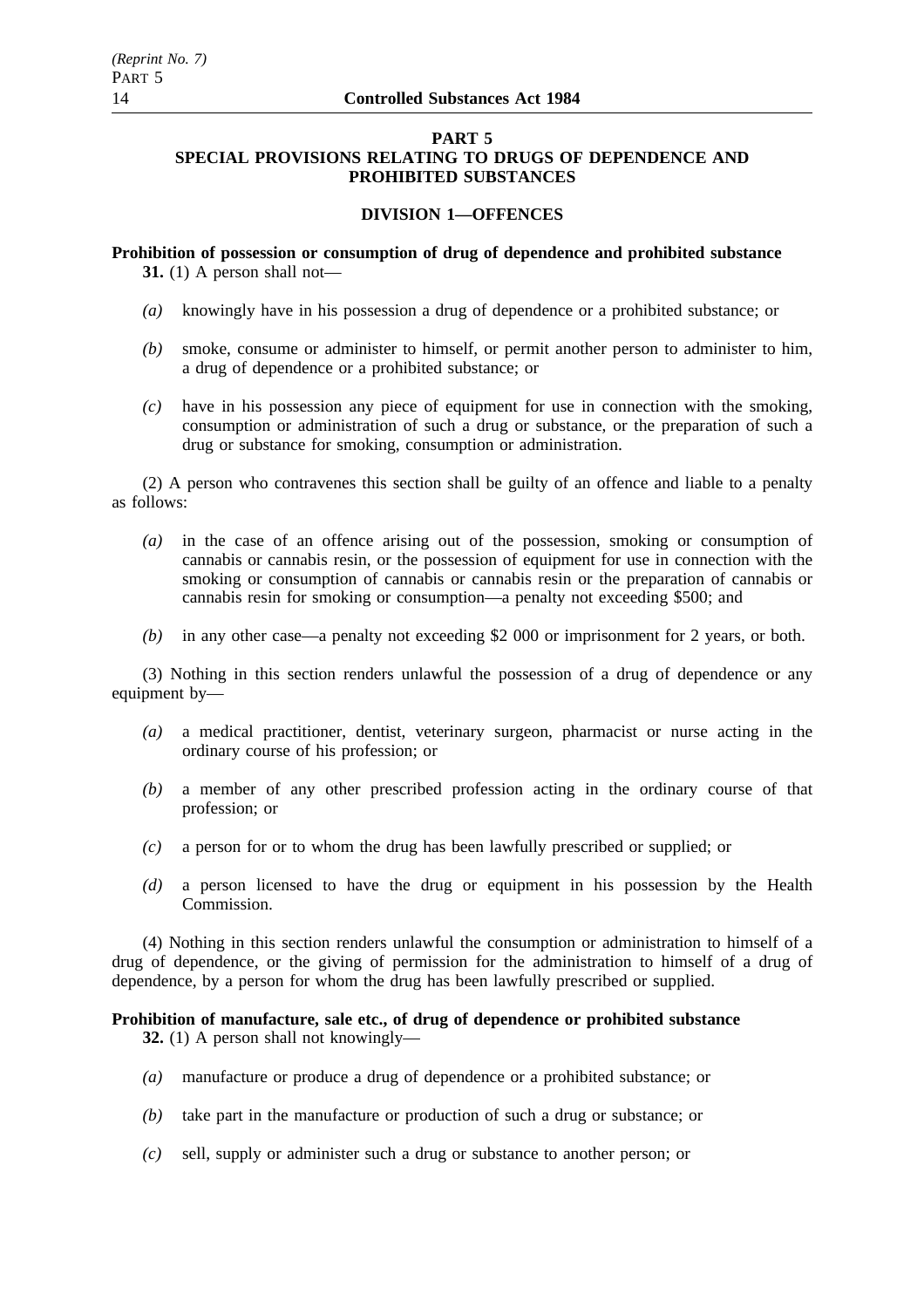- *(d)* take part in the sale, supply or administration of such a drug or substance to another person; or
- *(e)* have such a drug or substance in his possession for the purpose of the sale, supply or administration of that drug or substance to another person.

(2) Nothing in this section renders unlawful the manufacture, production, sale, supply, administration or possession of a drug of dependence by—

- *(a)* a medical practitioner, dentist, veterinary surgeon, pharmacist or nurse acting in the ordinary course of his profession; or
- *(b)* a member of any other prescribed profession acting in the course of his profession; or
- *(c)* a person licensed to do so by the Health Commission,

or renders unlawful—

- *(d)* the administration or supply by a person to another person of a drug of dependence that has been lawfully prescribed for, or supplied to, that other person; or
- *(e)* the taking part by any other person in the manufacture, production, sale, supply, administration or possession of a drug of dependence in the circumstances referred to in this subsection.

(3) For the purposes of this section, a person who knowingly has in his possession more than a prescribed amount of a drug of dependence or a prohibited substance, being an amount that is prescribed for the purposes of this subsection, shall, in the absence of proof to the contrary, be deemed to have that drug or substance in his possession for the purpose of the sale or supply of that drug or substance to another person.

(4) Without limiting the generality of this section, a person takes part in the manufacture, production, sale, supply or administration of a drug of dependence or prohibited substance if—

- *(a)* he takes, or participates in, any step, or causes any step to be taken, in the process of that manufacture, production, sale, supply or administration; or
- *(b)* he provides or arranges finance for any such step in that process; or
- *(c)* he provides the premises in which any such step in that process is taken, or suffers or permits any such step in that process to be taken in premises of which he is the owner, or in the management of which he participates.

(5) A person who contravenes this section shall be guilty of an offence and shall, subject to subsection (6), be liable to a penalty as follows:

A. *For the following offences in the following circumstances:*

*(1) the sale, supply or administration, or taking part in the sale, supply or administration of a drug of dependence or prohibited substance to a child;*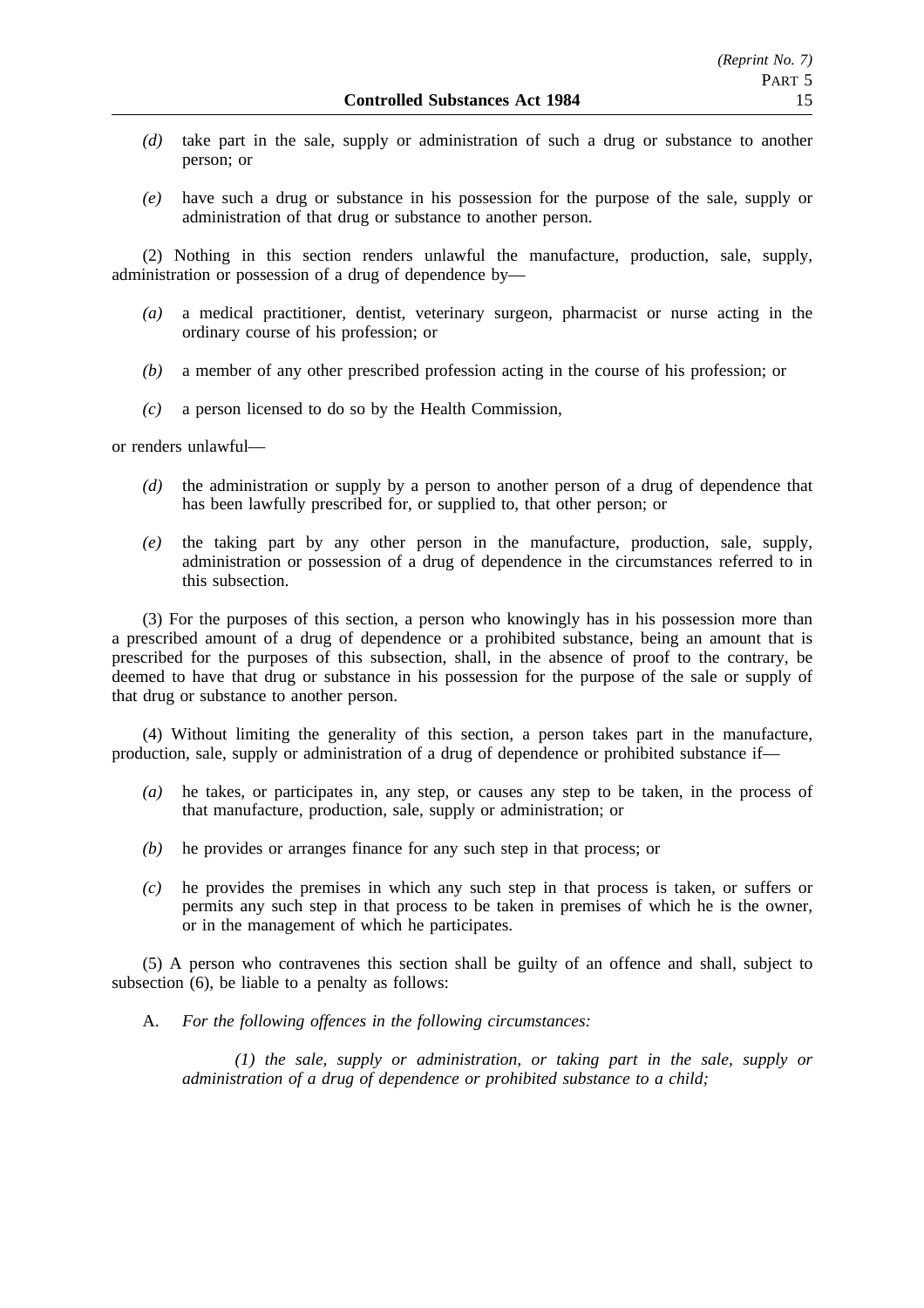*(2) being in possession, within a school zone, of a drug of dependence or a prohibited substance for the purpose of the sale, supply or administration of the drug or substance to another person:*

- *(a)* where the substance the subject of the offence is cannabis or cannabis resin—
	- (i) if the quantity of the cannabis or cannabis resin involved in the commission of the offence equals or exceeds the amount prescribed in respect of cannabis or cannabis resin for the purposes of this subsection—a penalty of both a fine not exceeding \$1 000 000 and imprisonment for a term not exceeding 30 years;
	- (ii) in any other case—a fine not exceeding \$100 000 or imprisonment for a term not exceeding 15 years, or both;
- *(b)* where the substance the subject of the offence is a drug of dependence or a prohibited substance (not being cannabis or cannabis resin)—
	- (i) if the quantity of the substance involved in the commission of the offence equals or exceeds the amount prescribed in respect of that substance for the purposes of this subsection—a penalty of both a fine not exceeding \$1 000 000 and imprisonment for life or such lesser term as the court thinks fit;
	- (ii) in any other case—a penalty of both a fine not exceeding \$400 000 or imprisonment for a term not exceeding 30 years, or both;
- B. *For any other offence under this section:*
	- *(a)* where the substance the subject of the offence is cannabis or cannabis resin—
		- (i) if the quantity of the cannabis or cannabis resin involved in the commission of the offence equals or exceeds the amount prescribed in respect of cannabis or cannabis resin for the purposes of this subsection—a penalty of both a fine not exceeding \$500 000 and imprisonment for a term not exceeding 25 years; or
		- (ii) if the quantity of cannabis or cannabis resin involved in the commission of the offence is less than the amount prescribed for the purposes of this subsection but one-fifth or more of that amount—a penalty not exceeding \$50 000 or imprisonment for 10 years, or both; or
		- (iii) if the quantity of cannabis or cannabis resin involved in the commission of the offence is less than one-fifth of the amount prescribed for the purposes of this subsection—a penalty not exceeding \$2 000 or imprisonment for 2 years, or both;
	- *(b)* where the substance the subject of the offence is a drug of dependence or a prohibited substance (not being cannabis or cannabis resin)—
		- (i) if the quantity of the substance involved in the commission of the offence equals or exceeds the amount prescribed in respect of that substance for the purposes of this subsection—a penalty of both a fine not exceeding \$500 000 and imprisonment for life or such lesser term as the court thinks fit; or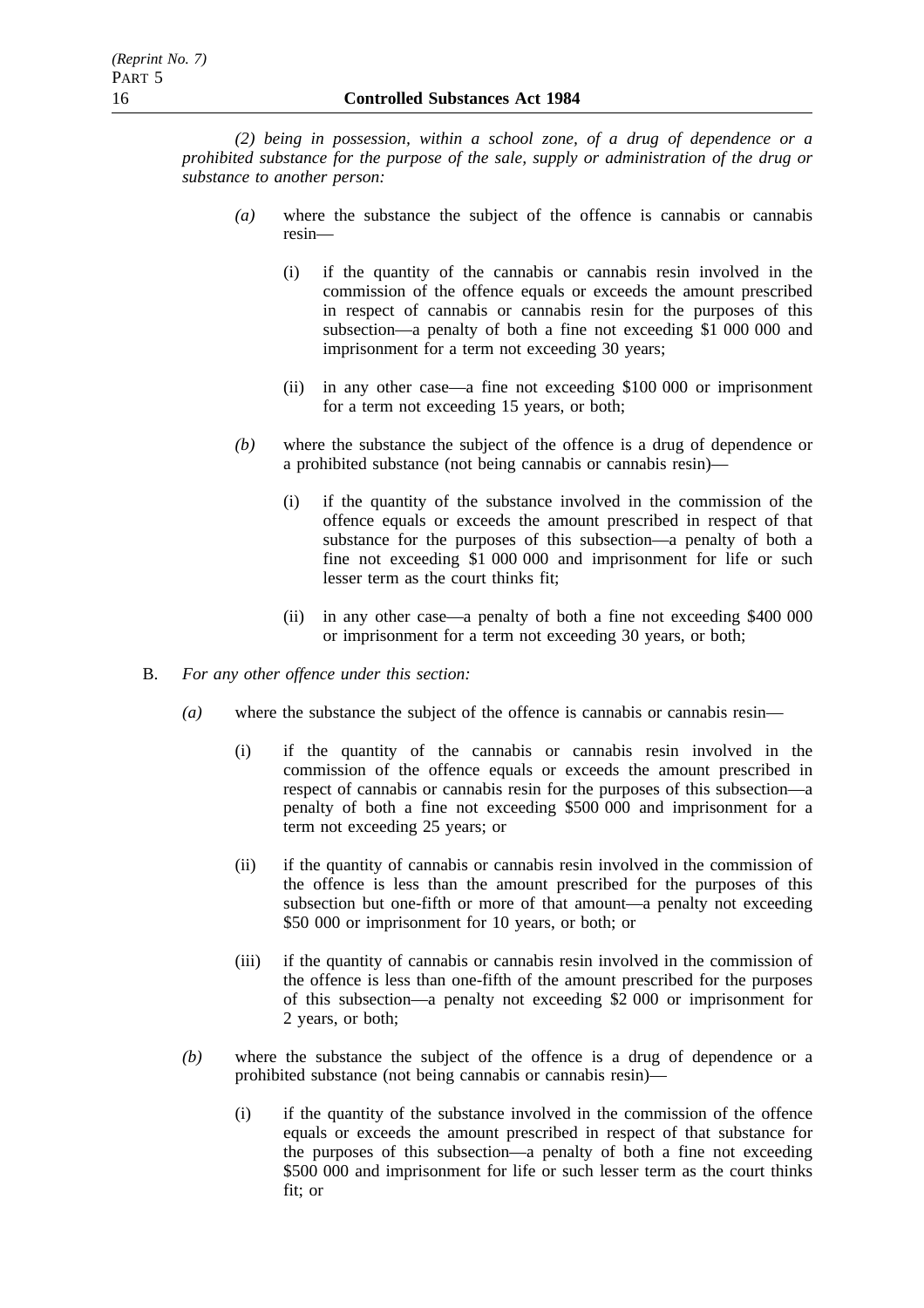(ii) if the quantity of the substance involved in the commission of the offence is less than the amount prescribed for the purposes of this subsection—a penalty not exceeding \$200 000 or imprisonment for 25 years, or both.

\*\*\*\*\*\*\*\*\*\*

- (5a) The amounts of cannabis or cannabis resin prescribed for the purposes of subsection (5) are—
	- *(a)* for cultivation of cannabis plants—100 plants or, if a lesser number is prescribed by regulation, that number;
	- *(b)* for any other offence involving cannabis—10 kilograms or, if a lesser amount is prescribed by regulation, that amount;
	- *(c)* for an offence involving cannabis resin—2.5 kilograms or, if a lesser amount is prescribed by regulation, that amount.

(6) Where a person is found guilty of an offence involving cultivation of not more than the prescribed number of cannabis plants and the court is satisfied that the person cultivated the plants solely for his or her own smoking or consumption, the person is liable only to a penalty not exceeding \$500.

### **Restriction of supply of drug of dependence in certain circumstances**

**33.** (1) A medical practitioner shall not prescribe for or supply to—

- *(a)* a person a drug of dependence for use by that person continuously for a period exceeding two months, or for a period which, together with any other period for which that drug has, to his knowledge, been prescribed or supplied by any other medical practitioner or by a dentist, would result in that drug being used by that person continuously for a period exceeding two months; or
- *(b)* a person whom he knows or has reasonable cause to believe is dependent on drugs a drug of dependence for the purpose of maintaining or treating that person's dependence,

unless he prescribes or supplies that drug in accordance with the regulations or an authority granted by the Health Commission under this section.

Penalty: \$4 000 or imprisonment for 4 years.

(1a) A dentist shall not prescribe a drug of dependence for, or supply a drug of dependence to—

- *(a)* a person for use by that person continuously for a period exceeding 2 months, or for a period which, together with any other period for which that drug has, to the dentist's knowledge, been prescribed or supplied by any other dentist or by a medical practitioner, would result in that drug being used by that person continuously for a period exceeding 2 months; or
- *(b)* a person whom the dentist knows or has reasonable cause to believe to be dependent on drugs,

unless the dentist prescribes or supplies that drug in accordance with the regulations or an authority granted by the Health Commission under this section.

Penalty: \$4 000 or imprisonment for 4 years.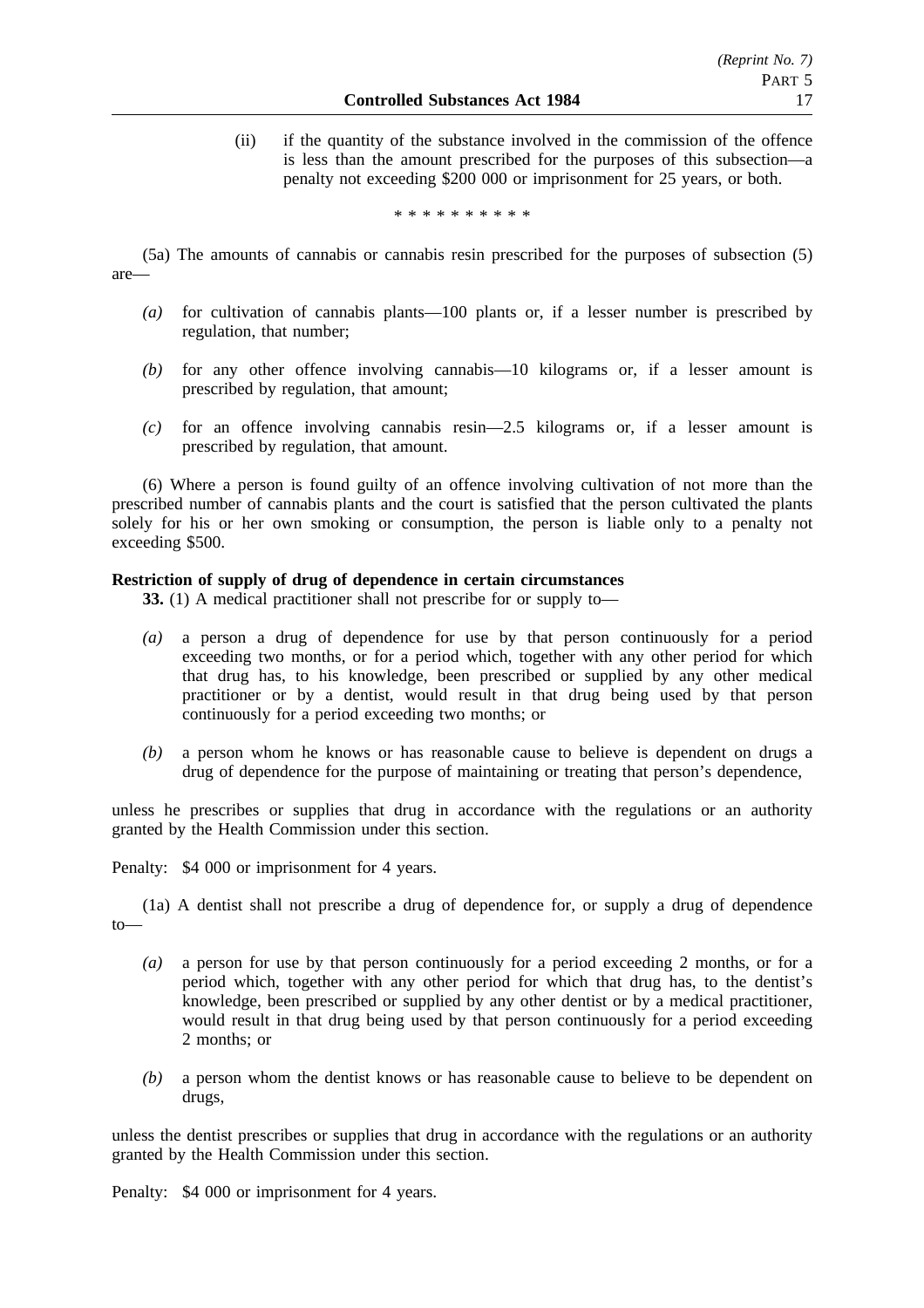(2) For the purposes of this section, a person is dependent on drugs if—

- *(a)* he has acquired as a result of the repeated administration of a drug of dependence an overpowering desire for the continued administration of any such drug; and
- *(b)* he is likely to suffer mental or physical distress or disorder upon cessation of the administration of the drug.

(3) An application for the authority of the Health Commission to prescribe or supply a drug of dependence under this section must—

- *(a)* be in writing and be signed by the medical practitioner or dentist who proposes to prescribe or supply the drug; and
- *(b)* contain such information as may be prescribed.

(4) The Health Commission may give an authority to the medical practitioner or dentist by whom any such application is made to prescribe for or supply to the person to whom the application relates any drug of dependence specified in the authority for therapeutic purposes.

(5) Any such authority—

- *(a)* must specify the quantity of the drug of dependence that may be so prescribed or supplied by the medical practitioner or dentist; and
- *(b)* must specify the period for which any such drug may be so prescribed or supplied; and
- *(c)* may be given subject to such conditions as the Health Commission thinks fit and specifies in the authority; and
- *(d)* must be in writing unless, in the case of an emergency, it is given orally by a member or officer of the Health Commission authorised generally or specifically by the Health Commission to do so.
- (6) An authority given orally shall be confirmed in writing as soon as possible after it is given.

# **DIVISION 2—PROCEDURE IN RELATION TO SIMPLE POSSESSION OFFENCES**

### **Establishment of assessment panels**

**34.** (1) There shall be such drug assessment and aid panels as are necessary for the purposes of this Act.

- (2) For the purpose of constituting assessment panels, the Minister shall establish:
- *(a)* a panel of legal practitioners; and
- *(b)* a panel of persons who, in the opinion of the Minister, have extensive knowledge of—
	- (i) the physical, psychological and social problems connected with the misuse of drugs of dependence or prohibited substances; or
	- (ii) the treatment of persons experiencing such problems.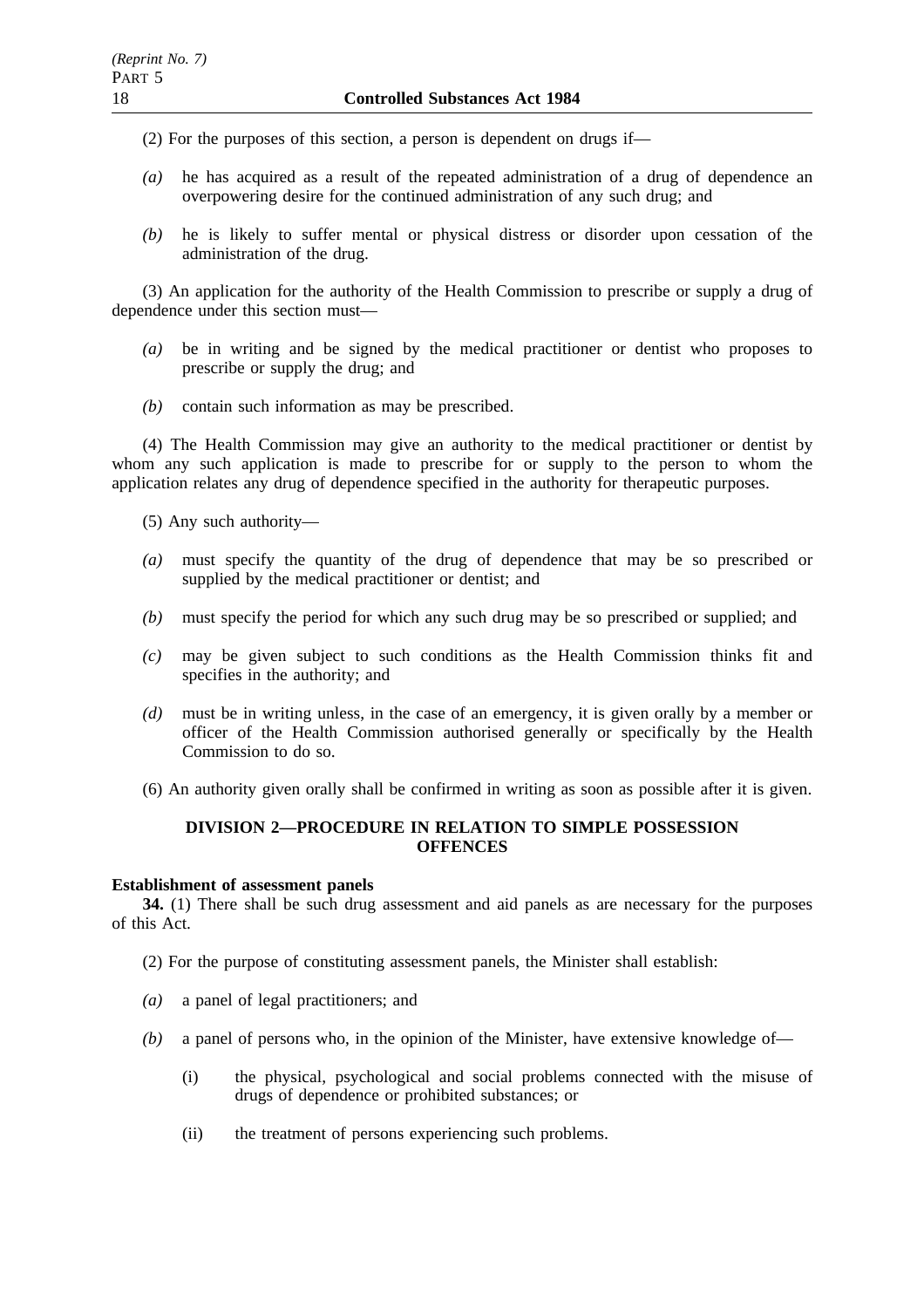(3) The conditions of membership of a panel established under subsection (2) shall be as determined by the Minister and the Minister may make appointments from time to time for the purpose of maintaining or increasing the membership of any such panel.

(4) Each assessment panel shall consist of the following members selected by the Health Commission:

- *(a)* a member of the panel established under subsection (2)*(a)*; and
- *(b)* two members of the panel established under subsection (2)*(b)*.

### **Assessment of simple possession offences by panel**

**35.** (1) Where it is alleged that a person (not being a child) has committed a simple possession offence, the matter shall be referred to an assessment panel.

(2) Where a matter is so referred, the assessment panel may, by notice in writing given personally or by post, require the person alleged to have committed the offence to appear before the panel.

(3) Where a person to whom a notice under subsection (2) has been given is in custody, the superintendent of the prison in which he is detained shall cause him to be brought before the assessment panel in compliance with the notice.

(4) Where it appears to the assessment panel, after interviewing the person alleged to have committed the offence, that—

- *(a)* the matter should be dealt with by a court; or
- *(b)* the person—
	- (i) does not admit the allegation; or
	- (ii) does not desire the assessment panel to deal with the matter,

the assessment panel shall not proceed further with an assessment under this Division, and shall certify accordingly.

(5) Where a matter is to be dealt with by an assessment panel, the panel shall certify accordingly.

(6) Subject to subsection (7), where the assessment panel has certified that a matter is to be dealt with by a court, an information (if not already laid) shall be laid against the person.

(7) Nothing in this section derogates from the discretion of any person to decide at any time not to proceed with the prosecution of a person.

#### **Powers of panel upon an assessment**

**36.** (1) For the purpose of carrying out an assessment, an assessment panel may—

*(a)* by notice in writing, require any person to appear before the assessment panel for the purpose of providing information or to produce any books, papers or documents relevant to the matters before the assessment panel; or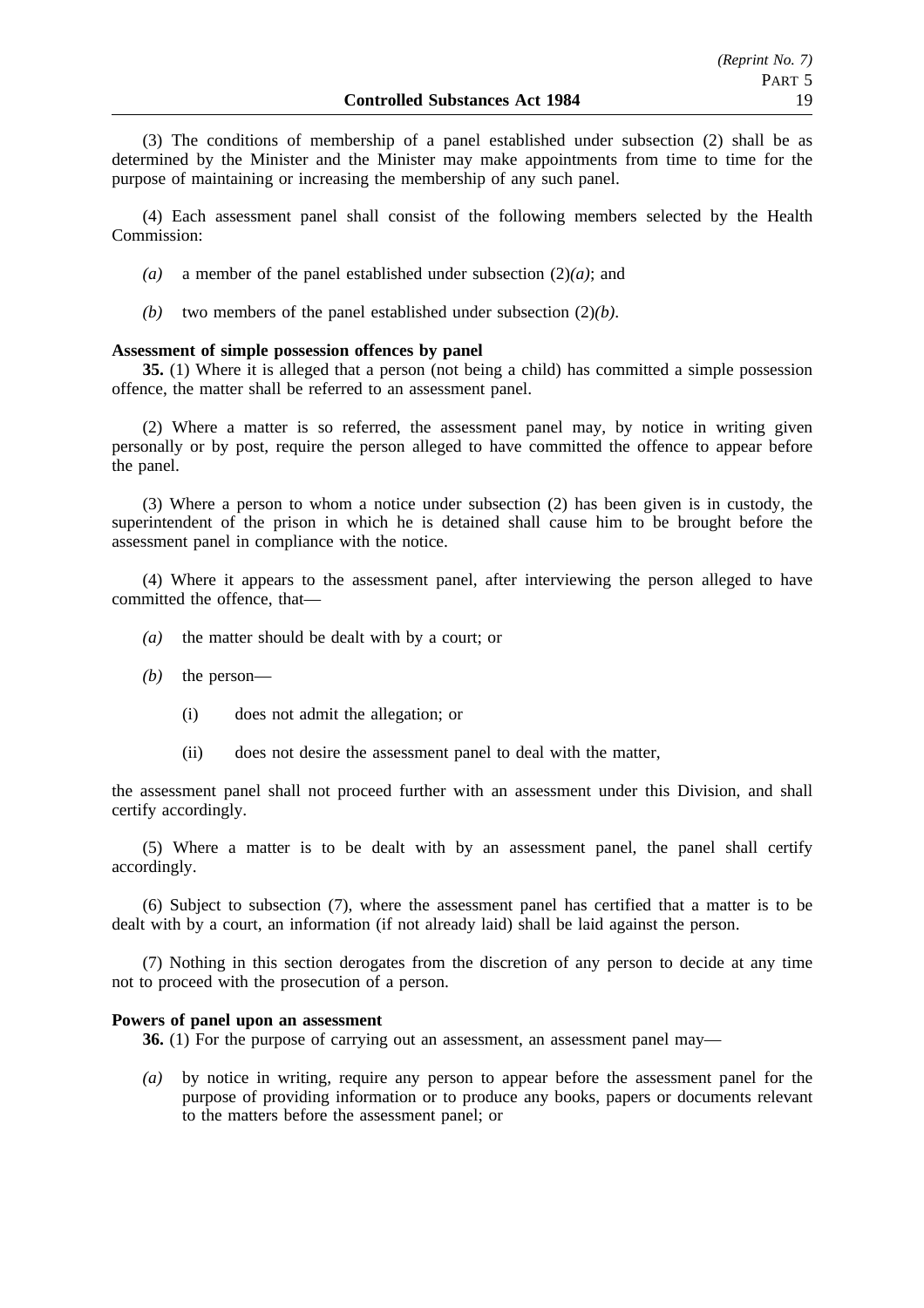- *(b)* require the person alleged to have committed the offence and any other person appearing before the assessment panel (whether he has been required to appear or not) to answer questions relevant to the matters before the assessment panel; or
- *(c)* require the person alleged to have committed the offence to submit to an examination to determine whether he is experiencing physical, psychological or social problems connected with the misuse of drugs and, if so, the treatment (if any) appropriate for that person.

(2) Subject to subsection (3), a person (not being the person alleged to have committed the offence) shall not—

- *(a)* fail to comply with a notice requiring him to appear before an assessment panel; or
- *(b)* fail to answer truthfully any questions put to him by the assessment panel.

Penalty: \$500.

(3) A person may decline to answer a question put to him by an assessment panel if the answer to the question would tend to incriminate him of an offence.

#### **Undertakings to panel**

**37.** (1) An assessment panel may, at the completion of an assessment under this Division, require the person alleged to have committed the offence to enter into a written undertaking relating to—

- *(a)* the treatment that he will undertake;
- *(b)* his participation in a programme of an educative, preventive or rehabilitative nature;
- *(c)* any other matters that will, in the opinion of the assessment panel, assist that person to overcome any personal problems that may tend to lead, or that may have led, to the misuse of drugs.

(2) An undertaking under this section shall be effective for a period, not exceeding six months, determined by the assessment panel.

(3) An assessment panel may, upon application by a person bound by an undertaking under this section, or after consulting and with the agreement of that person, vary the terms of an undertaking under this section but not so as to exceed the period of the initial undertaking.

(4) An assessment panel may, at any time within the period of an undertaking, request the person to give a fresh undertaking in substitution for the existing undertaking, but not so as to exceed the period of the initial undertaking.

(5) An assessment panel may, at the completion of an assessment under this Division (whether or not it requires the person alleged to have committed the offence to enter into an undertaking under this section) warn or counsel the person alleged to have committed the offence.

#### **Conduct of proceedings before a panel**

**38.** (1) Proceedings before an assessment panel shall be held without formality and in private.

(2) Upon a matter being referred to an assessment panel, the panel shall proceed to carry out and complete its assessment as expeditiously as is reasonably practicable.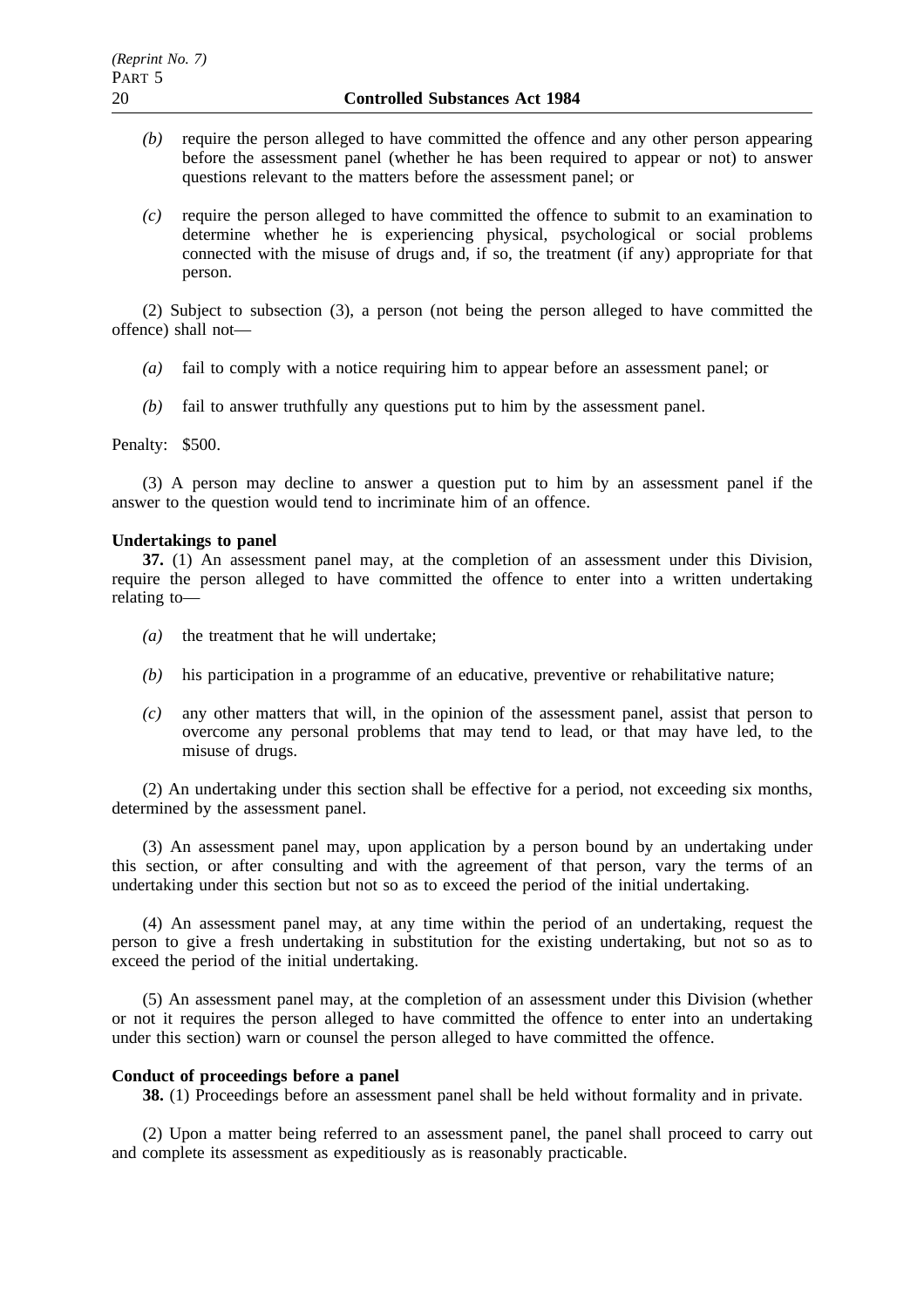(3) A person is not entitled to be represented before an assessment panel, but the assessment panel shall hear submissions from the person and may, at its discretion, hear submissions from any other person who has been treating, counselling, advising or aiding the person.

(4) No person other than the person alleged to have committed a simple possession offence, or any other person authorised by the assessment panel, shall be present at a sitting of an assessment panel.

(5) An assessment panel is not empowered to authorise a representative of the news media to be present at a sitting of the assessment panel.

(6) Subject to this Act, an assessment panel shall proceed in such manner as it thinks fit.

#### **Prosecution for simple possession offence**

**39.** (1) A prosecution for a simple possession offence alleged to have been committed by a person (not being a child) shall not proceed except upon the authorisation of an assessment panel.

(2) An assessment panel may authorise a prosecution against a person who is alleged to have committed a simple possession offence in any of the following cases:

- *(a)* where the person alleged to have committed the offence fails to appear before the assessment panel in accordance with a notice requiring him to appear; or
- *(b)* where that person does not admit the allegation against him; or
- *(c)* where that person does not desire the assessment panel to deal with the matter; or
- *(d)* where that person hinders, or does not co-operate with, the assessment panel in carrying out its assessment; or
- *(e)* where that person, having been required to submit to an examination in pursuance of this Division, refuses or fails to submit to that examination; or
- *(f)* where that person refuses to give or contravenes or fails to comply with an undertaking given to the assessment panel in pursuance of this Division; or
- *(g)* where for any other reason the alleged offence should, in the opinion of the assessment panel, be dealt with by a court.

(3) This section does not prevent the laying of an information against a person alleged to have committed a simple possession offence, and the apprehension of any such person and his remand in custody or release upon bail, but a preliminary examination or other proceedings in respect of the offence shall not proceed unless the panel has authorised the prosecution.

(4) Where an assessment panel has certified that a matter is to be dealt with by a panel, the person alleged to have committed the offence shall, if he has been remanded in custody, be released from detention, or any recognizance entered into by him for the purposes of bail shall be discharged, as the case may require.

(5) The release of a person from detention, or the discharge of a recognizance, pursuant to subsection (4) shall not render that detention or recognizance unlawful.

(6) Where an information has been laid against a person for a simple possession offence and an assessment panel notifies the informant that it does not propose to authorise a prosecution, the information shall be withdrawn.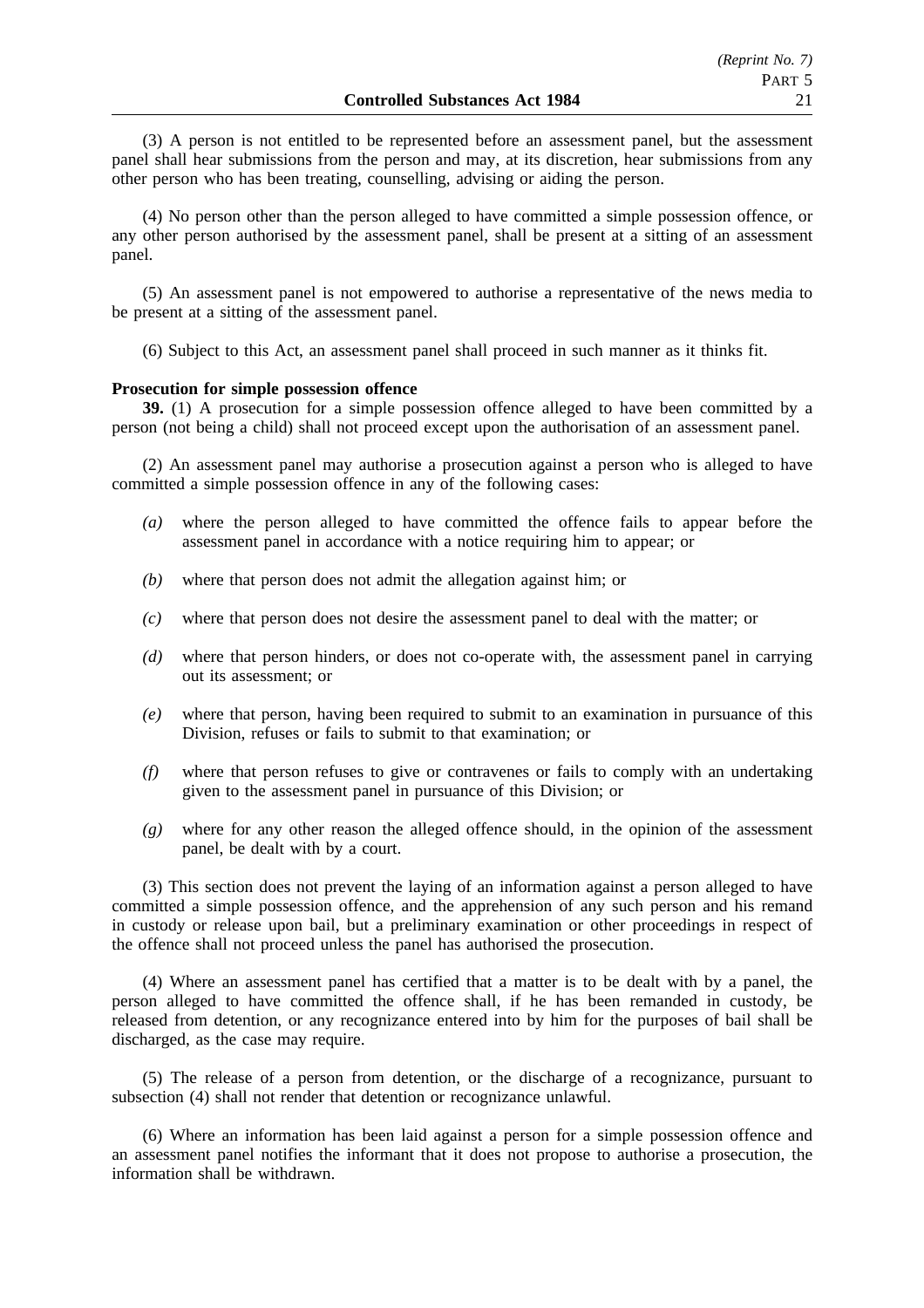(7) Where an assessment panel authorises the prosecution of a person, the panel shall notify the court in writing of its decision (but not of the reasons for the decision) and shall cause written notification to be given to the person of the decision and a short statement of its reasons for the decision.

# **Inadmissibility of certain evidence**

**40.** Evidence of anything said or done in proceedings before an assessment panel is not admissible in any criminal or civil proceedings (other than proceedings for an offence under this Division).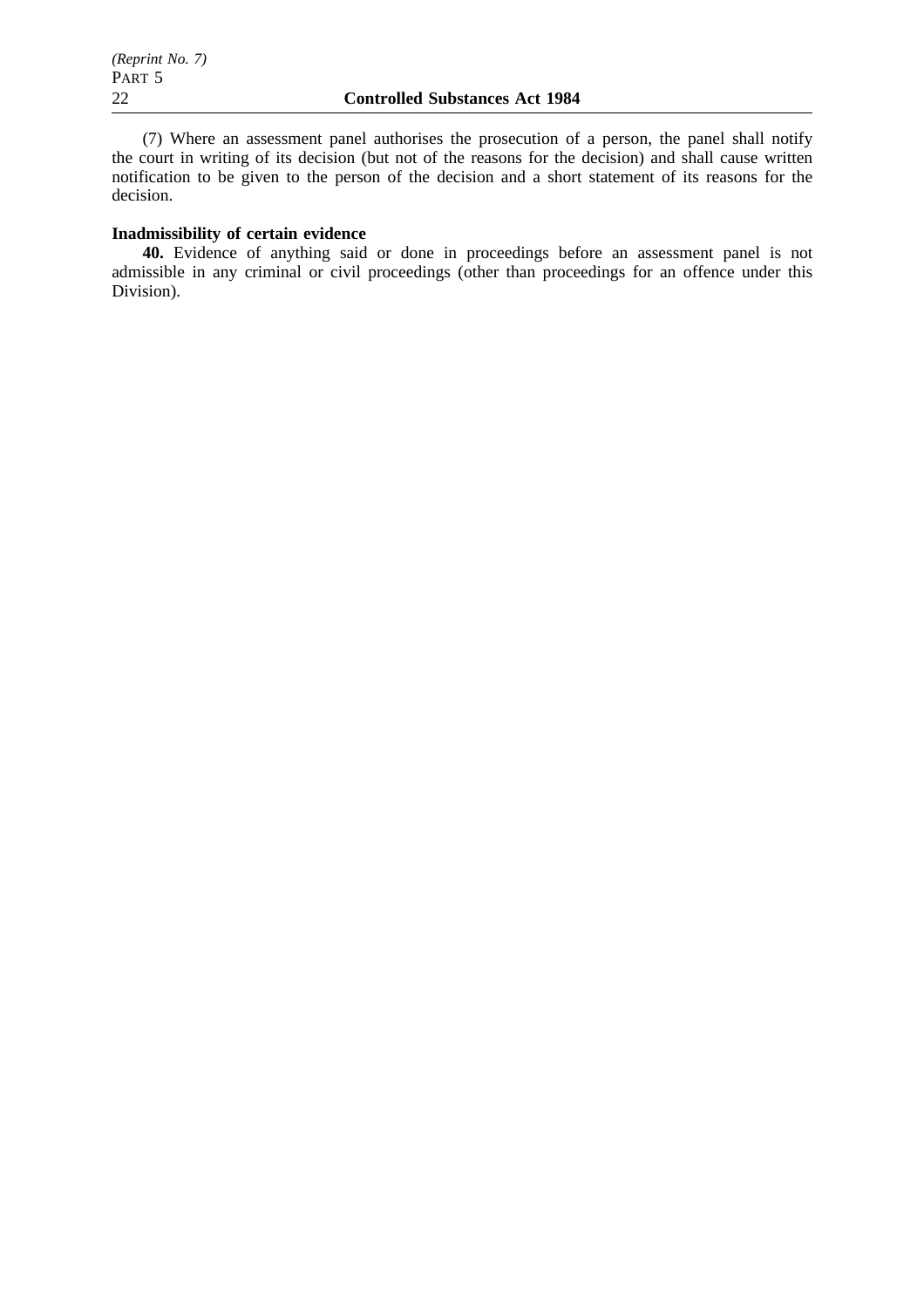# **PART 6 PENALTIES, FORFEITURE, ETC.**

# **DIVISION 1—GENERAL PROVISIONS RELATING TO OFFENCES AND PENALTIES**

# **Aiding and abetting, etc.**

**41**. A person who—

- *(a)* aids, abets, counsels or procures the commission of an offence against this Act; or
- *(b)* solicits or incites the commission of an offence against this Act,

shall be guilty of an offence and liable to the same penalty as is prescribed for the principal offence.

#### **Alternative verdict in relation to offences against section 32**

**42.** If upon the trial of a person for an offence against section 32 the jury is not satisfied that the person is guilty of the offence charged, but is satisfied that he is guilty of an offence against section 31, the jury may bring in a verdict that he is guilty of the latter offence.

# **Classification of offences**

**43.** \*\*\*\*\*\*\*\*\*\*\*

(3) Where a person produces, or takes part in the production of cannabis for his or her own smoking or consumption, the offence is, for the purposes of the *Crimes (Confiscation of Profits) Act 1986*, a summary offence.

### **Matters to be considered when court fixes penalty**

**44.** In determining the penalty to be imposed upon a person convicted of an indictable or minor indictable offence against this Act, the court shall take into consideration—

- *(a)* the nature of the substance or goods involved in the commission of the offence; and
- *(b)* the quantity of the substance or goods involved in the commission of the offence; and
- *(c)* the personal circumstances of the convicted person (being a natural person), including the circumstances relating to his use (if at all) of any drug of dependence or prohibited substance; and
- *(d)* in the case of an offence involving the manufacture, production, sale or supply of a drug of dependence or prohibited substance, or the possession of a drug of dependence or prohibited substance with intent to sell or supply it to another—
	- (i) the commercial or other motives of the convicted person in committing the offence; and
	- (ii) except where an application for forfeiture has been made under section 47, the financial gain that is likely to have accrued to the convicted person as a result of the commission of the offence; and
- *(da)* in the case of an offence involving the sale, supply or administration, or taking part in the sale, supply or administration of a drug of dependence or prohibited substance to a child—whether the offence occurred within a school zone or at or near any other prescribed place; and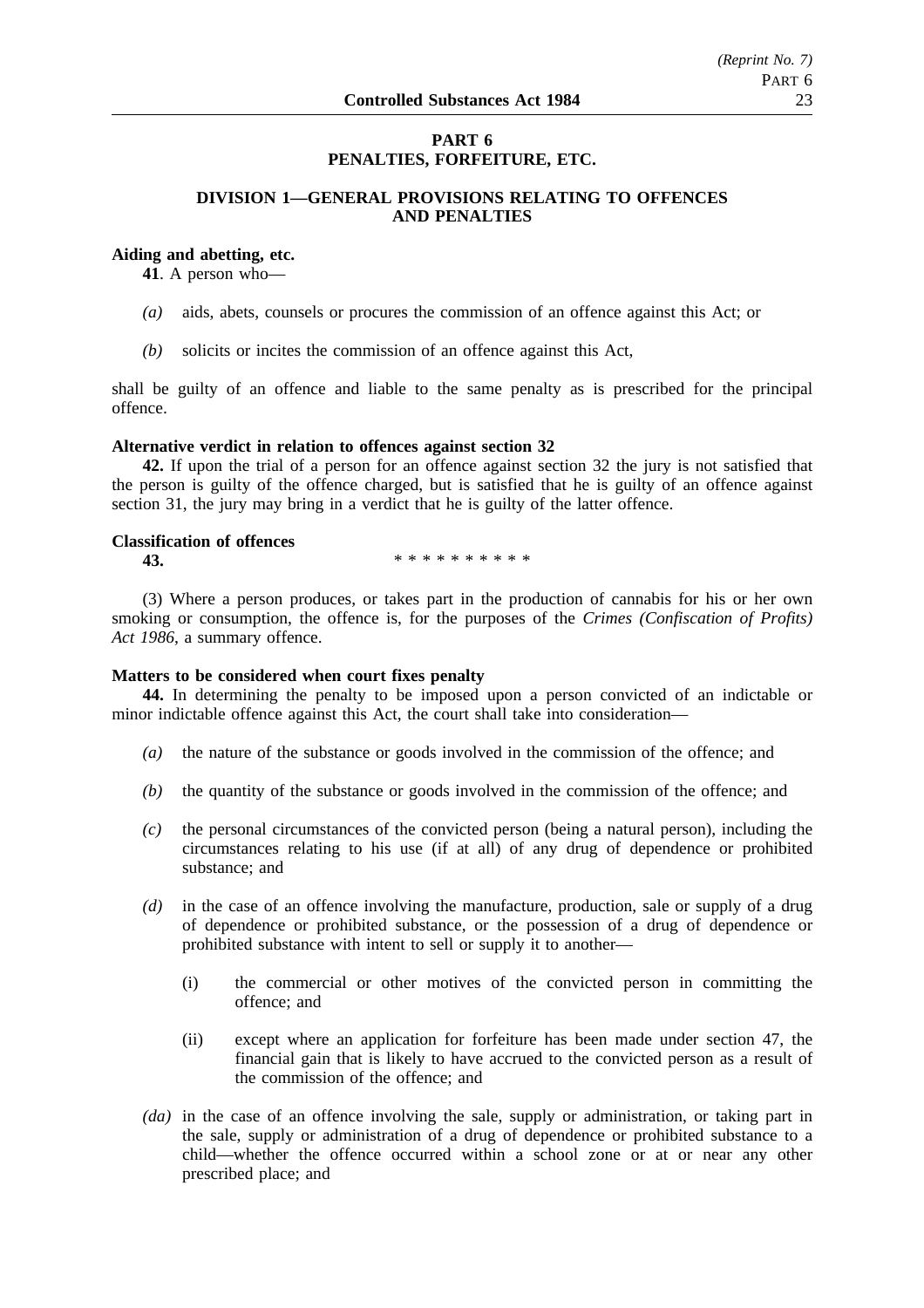- *(db)* in the case of an offence of being in possession of a drug of dependence or a prohibited substance for the purpose of the sale, supply or administration of the drug or substance to another person (not being an offence committed within a school zone)—whether the offence occurred at or near any other prescribed place; and
- *(e)* any other relevant factor.

#### **Offences committed by body corporate**

**45.** Where a body corporate is guilty of an offence against this Act, each member of the governing body of the body corporate shall be guilty of an offence and liable to the same penalty as is prescribed for the principal offence, unless he proves that he exercised all reasonable diligence to prevent the commission of the offence by the body corporate.

### **Expiation of simple cannabis offences**

**45A.** (1) A prosecution for a simple cannabis offence shall not be commenced except by—

- *(a)* the Director of Public Prosecutions; or
- *(b)* a member of the police force; or
- *(c)* a person authorised in writing by the Director of Public Prosecutions to commence the prosecution.

(2) Subject to this section, if a person (not being a child) is alleged to have committed a simple cannabis offence, then before a prosecution is commenced, an expiation notice must be given to the alleged offender stating that the offence may be expiated by payment to the Commissioner of Police of the prescribed expiation fee before the expiration of 60 days from the date of the notice.

(3) An expiation notice—

- *(a)* must be in the prescribed form; and
- *(b)* may be given personally or by post addressed to the alleged offender's last known place of residence.

(4) Where the offence is expiated in accordance with the notice, the alleged offender shall not be prosecuted for that offence.

(5) The payment of an expiation fee shall not be regarded as an admission of guilt but any substance, equipment or object seized under this Act or any other Act in connection with the alleged offence that would have been liable to forfeiture in the event of a conviction shall, on payment of the expiation fee, be forfeited to the Crown.

(6) The expiation fee fixed in relation to an offence may vary according to the nature of the offence, the amount of cannabis or cannabis resin involved in the commission of the offence, or any other factor.

(7) Non-compliance with subsection (2) does not invalidate a prosecution.

(8) For the purposes of this section—

"**child**", in relation to a simple cannabis offence, means a person who was, on the date of the alleged commission of the offence, under the age of 18 years;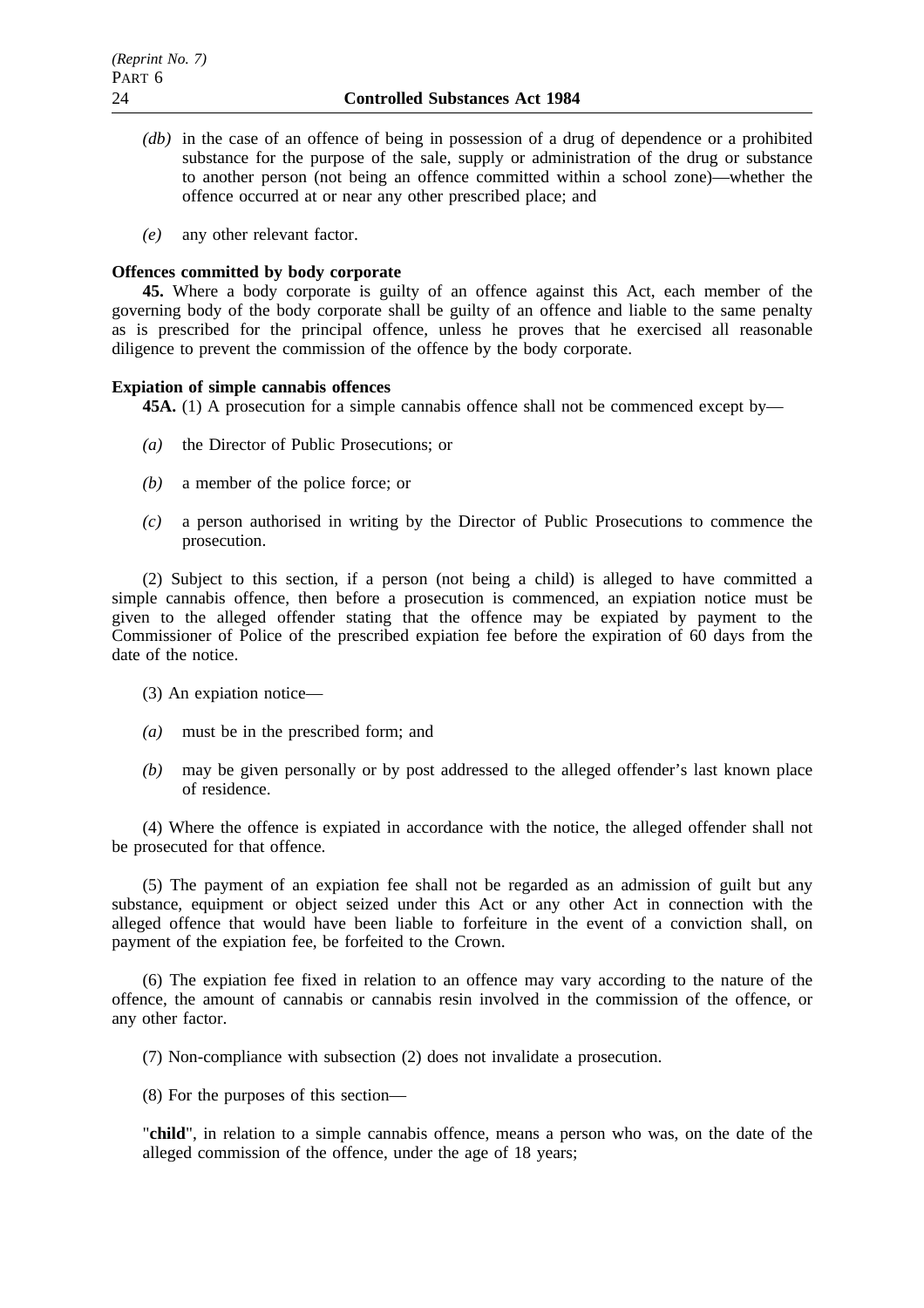"**simple cannabis offence**" means—

- *(a)* an offence arising out of the possession of cannabis or cannabis resin, not being an offence involving the possession of quantities of cannabis or cannabis resin in excess of limits fixed by regulation for the purposes of this paragraph;
- *(b)* an offence arising out of the smoking or consumption of cannabis or cannabis resin except an offence alleged to have been committed in—
	- (i) a public place; or
	- (ii) a place of a kind prescribed by regulation;
- *(c)* an offence arising out of the possession of equipment for use in connection with—
	- (i) the smoking or consumption of cannabis or cannabis resin; or
	- (ii) the preparation of cannabis or cannabis resin for smoking or consumption,

not being an offence involving the possession for such equipment for commercial purposes;

*(d)* an offence arising out of the cultivation of not more than the prescribed number of cannabis plants.

# **DIVISION 2—FORFEITURE**

### **Forfeiture of substance, equipment or device**

**46.** A court before which a person is convicted of an offence against this Act may, by order, forfeit to the Crown any substance, equipment or device the subject of the offence.

\*\*\*\*\*\*\*\*\*\*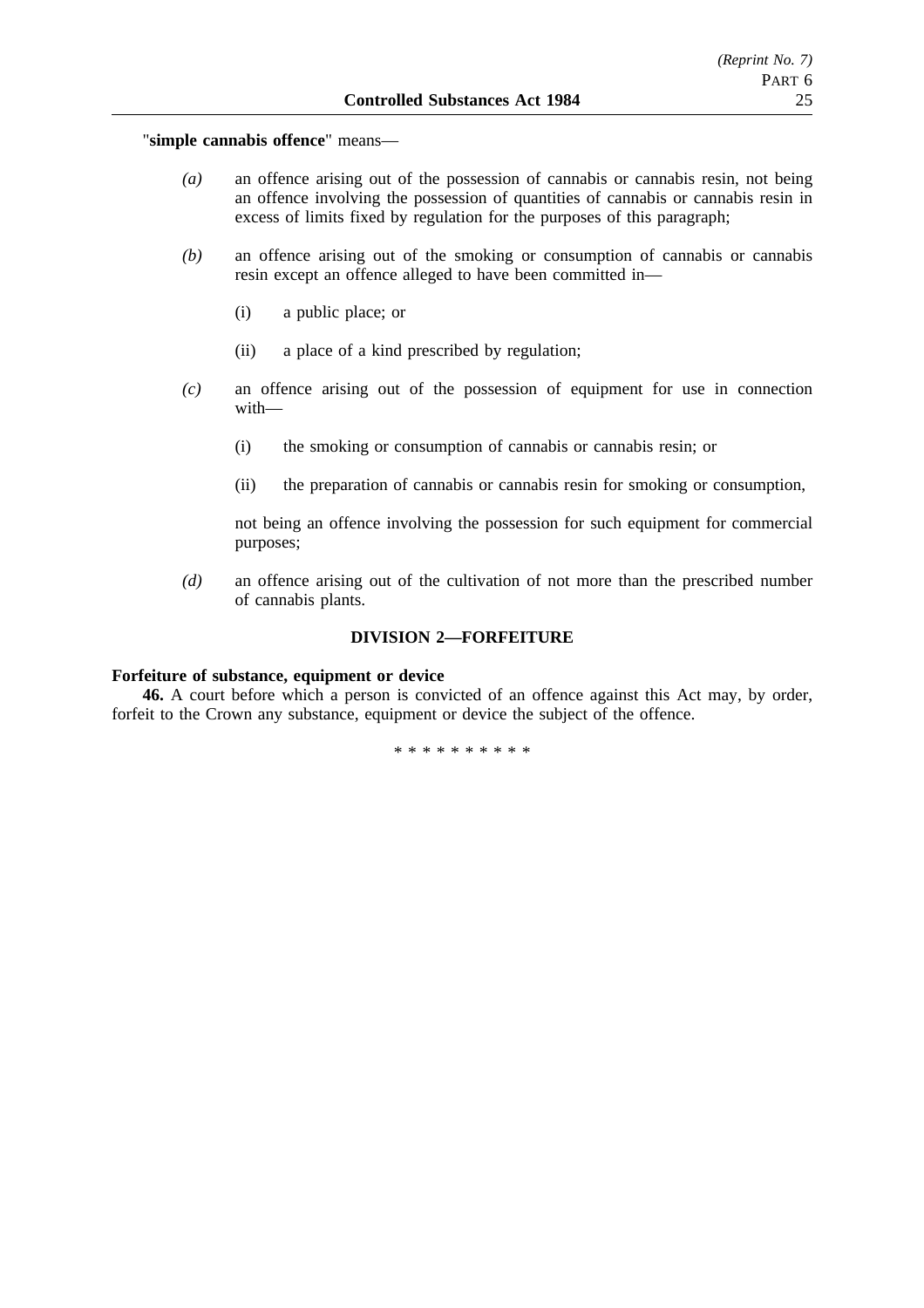# **PART 7 POWERS OF SEARCH, SEIZURE AND ANALYSIS**

## **Authorised officers**

**50.** (1) The following persons are authorised officers for the purposes of this Part:

- *(a)* a member of the police force; and
- *(b)* any other person appointed by the Minister, by instrument in writing, to be an authorised officer for the purposes of this Part.

(2) The Minister shall provide an authorised officer appointed under subsection (1)*(b)* with a certificate of identification in the prescribed form.

(3) An authorised officer appointed under subsection (1)*(b)* shall, upon demand by a person in relation to whom he is exercising any of his powers under this Act, produce his certificate of identification for the inspection of that person.

### **Analysts**

**51.** (1) Subject to subsection (2), the Governor may appoint such number of persons to be analysts as he thinks necessary or desirable for the purposes of this Part.

(2) No person who has a direct or indirect interest in the manufacture, production, sale or supply of any substance or device to which this Act applies shall be appointed as an analyst.

# **Power to search, seize, etc.**

**52.** (1) Subject to this section, an authorised officer may—

- *(a)* enter at any time any premises for the purposes of ascertaining whether the provisions of this Act, or of a licence, authority or permit granted under this Act, are being complied with or have been contravened; and
- *(b)* where reasonably necessary for that purpose, break into or open any part of the premises, or anything in or on the premises; and
- *(c)* for the purposes of paragraph *(a)* or *(b)*, require the driver of any vehicle, the master of any vessel or the pilot of any aircraft to stop that vehicle, vessel or aircraft.
- (2) While an authorised officer is in or on any premises pursuant to this section, he may—
- *(a)* inspect or search the premises or any equipment or other thing on the premises;
- *(b)* require any person to produce any books, papers or documents or any substance, equipment or device;
- *(c)* examine any books, papers or documents and take extracts from any of them or make copies of any of them;
- *(d)* examine any substance, equipment or device;
- *(e)* take and remove from the premises samples of any substance or goods;
- *(f)* carry out any tests;
- *(g)* take any photographs;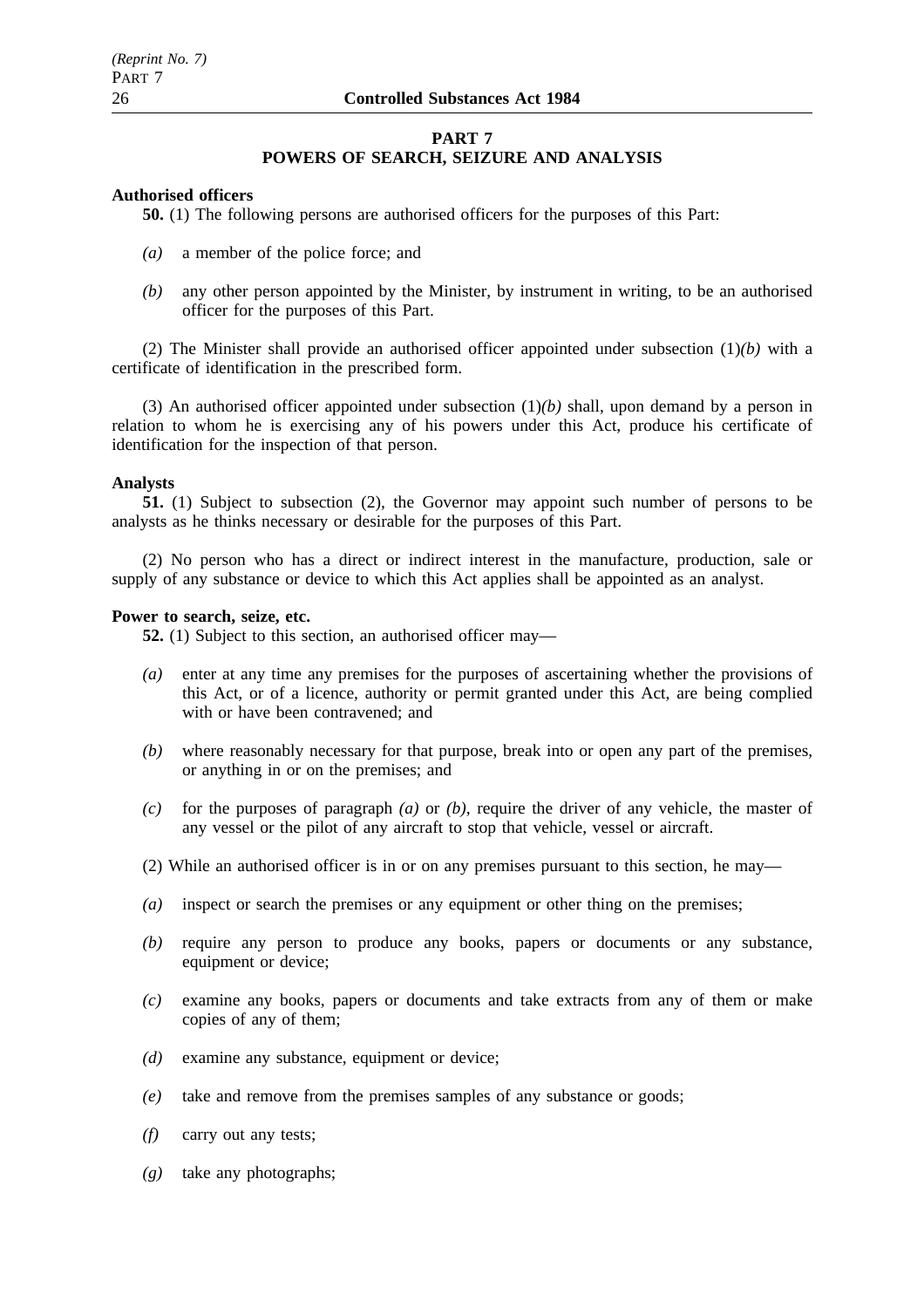- *(h)* require the holder of a licence, authority or permit under this Act to produce that licence, authority or permit for his inspection;
- *(i)* where he suspects on reasonable grounds that an offence against this Act has been committed, seize and remove from the premises anything that he has reasonable cause to suspect affords evidence of the offence;
- *(j)* give such directions as are reasonably necessary for, or incidental to, the effective exercise of his powers under this Act.

(3) The powers conferred by subsection (1)*(b)* may only be exercised by an authorised officer who is a member of the police force.

(4) An authorised officer shall not exercise the powers conferred by subsection (1)*(a)* and *(b)* except upon the authority of a warrant issued by an officer of police, a special magistrate or a justice, unless the powers are being exercised in relation to premises that are being used in the course of an activity in respect of which a licence, authority or permit has been granted under this Act.

(5) An officer of police, special magistrate or justice shall not issue a warrant under subsection (4) unless he is satisfied, on information given upon oath—

- *(a)* that there are reasonable grounds for suspecting that an offence against this Act has been, is being, or is about to be, committed; and
- *(b)* that a warrant is reasonably required in the circumstances.

(6) Subject to subsection (7), an authorised officer who is a member of the police force may search any person whom he believes on reasonable grounds has in his possession any substance or equipment in contravention of this Act.

(7) Before a person is searched pursuant to subsection (6), he shall, if he so requires, be taken before a justice.

(8) A justice before whom a person is taken pursuant to subsection (7) may order that the person be searched, or that he not be searched, as he thinks the justice of the case requires.

(9) Where an authorised officer who is a member of the police force suspects on reasonable grounds that a substance that would afford evidence of an offence against this Act is in any vehicle, vessel or aircraft, he may—

- *(a)* require the driver of the vehicle, the master of the vessel or the pilot of the aircraft to stop the vehicle, vessel or aircraft; and
- *(b)* detain and search the vehicle, vessel or aircraft; and
- *(c)* seize and remove from the vehicle, vessel or aircraft anything that he has reasonable cause to suspect affords evidence of an offence against this Act.

(10) Nothing in this section derogates from the power of a member of the police force to do anything pursuant to a general search warrant issued to him under the *Police Offences Act 1953*.

(11) In the exercise of his powers under this Part, an authorised officer may be accompanied by such persons as he considers necessary or desirable in the circumstances.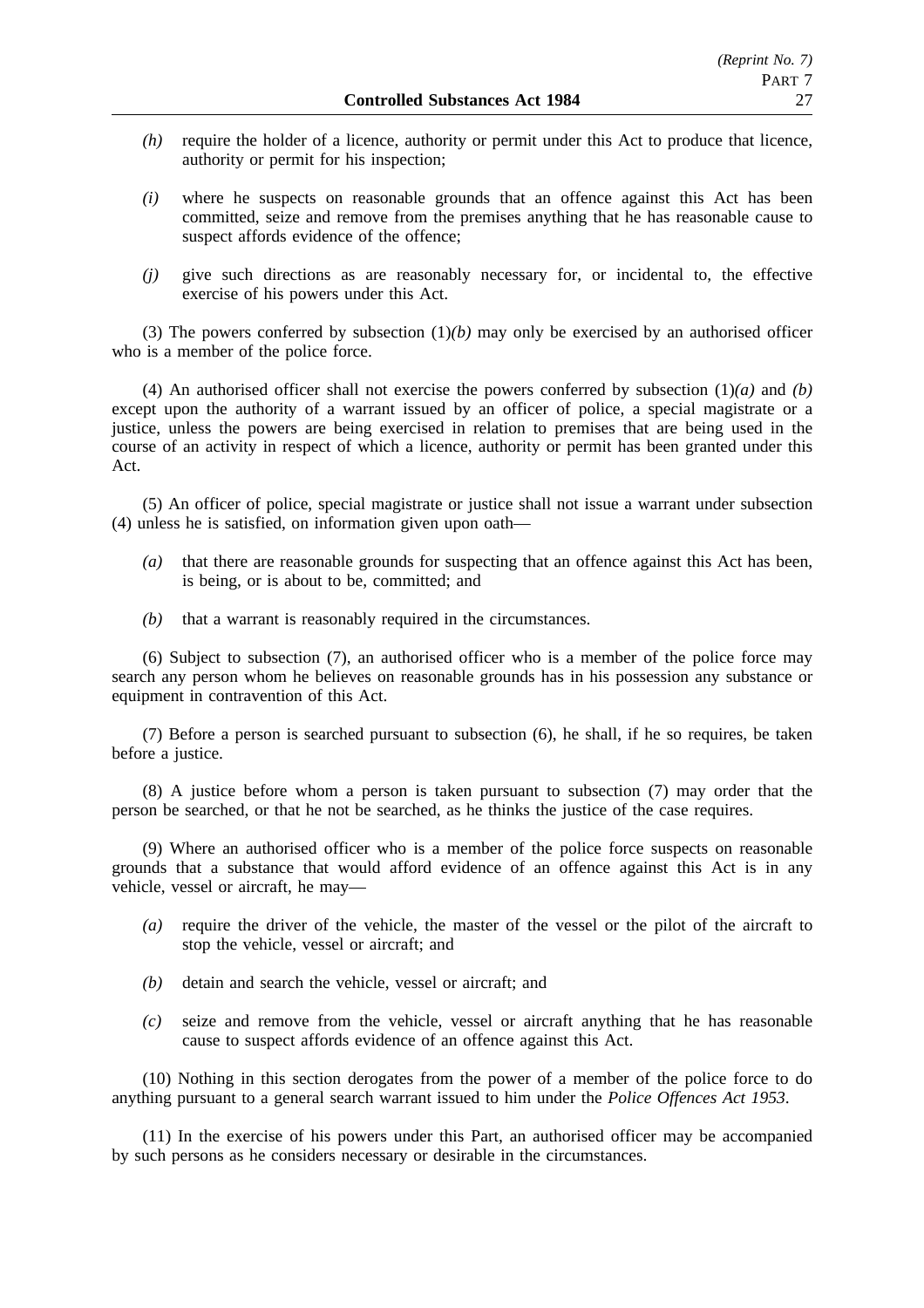(12) A person shall not—

- *(a)* hinder or obstruct an authorised officer, or a person accompanying an authorised officer, in the exercise of the powers conferred by this Part; or
- *(b)* refuse or fail to comply with a requirement made of him, or a direction given to him, pursuant to this section.

Penalty: \$10 000 or imprisonment for 2 years.

# **Power to destroy cannabis**

**52A.** (1) Where cannabis is seized by a member of the police force under this Act or any other Act or law, the Commissioner of Police may cause the cannabis to be destroyed, whether or not any person has been or is to be charged with an offence relating to it.

(2) Cannabis may be destroyed at the place at which it is seized or at any other suitable place.

(3) Before cannabis is destroyed, samples of it must be taken and kept for evidentiary purposes in accordance with the regulations.

(4) If a charge is laid, or is to be laid, for an offence in relation to cannabis of which samples have been taken under this section, the defendant must be given written notice of his or her right to have part of the sample analysed by an analyst (*see section 53*).

(5) Possession of all samples taken under this section must remain at all times within the control of the Commissioner of Police or his or her nominee.

# **Analysis**

**53.** (1) An authorised officer may cause any substance seized or taken by him pursuant to this Part to be analysed by, or under the supervision of, an analyst.

(2) Any person may, for the purposes of ascertaining whether a substance is, or is not, a particular poison, prescription drug, drug of dependence, prohibited substance or therapeutic substance, or for any other evidentiary purpose, cause the substance to be analysed by, or under the supervision of, an analyst.

(3) A person who initiates an analysis pursuant to subsection (2) must do so in the prescribed manner and upon payment of the prescribed fee.

(4) An analyst or a botanist shall, on the completion of an analysis pursuant to this section, certify in the prescribed form the results of the analysis, and—

- *(a)* in the case of an analysis initiated by an authorised officer who is a member of the police force—shall forward the certificate to the Commissioner of Police; or
- *(b)* in the case of an analysis initiated by any other authorised officer—shall forward the certificate to the Health Commission; or
- *(c)* in any other case—shall forward the certificate to the person who initiated the analysis.

# **Immunity from liability**

**54.** (1) No personal liability shall attach to—

*(a)* an authorised officer; or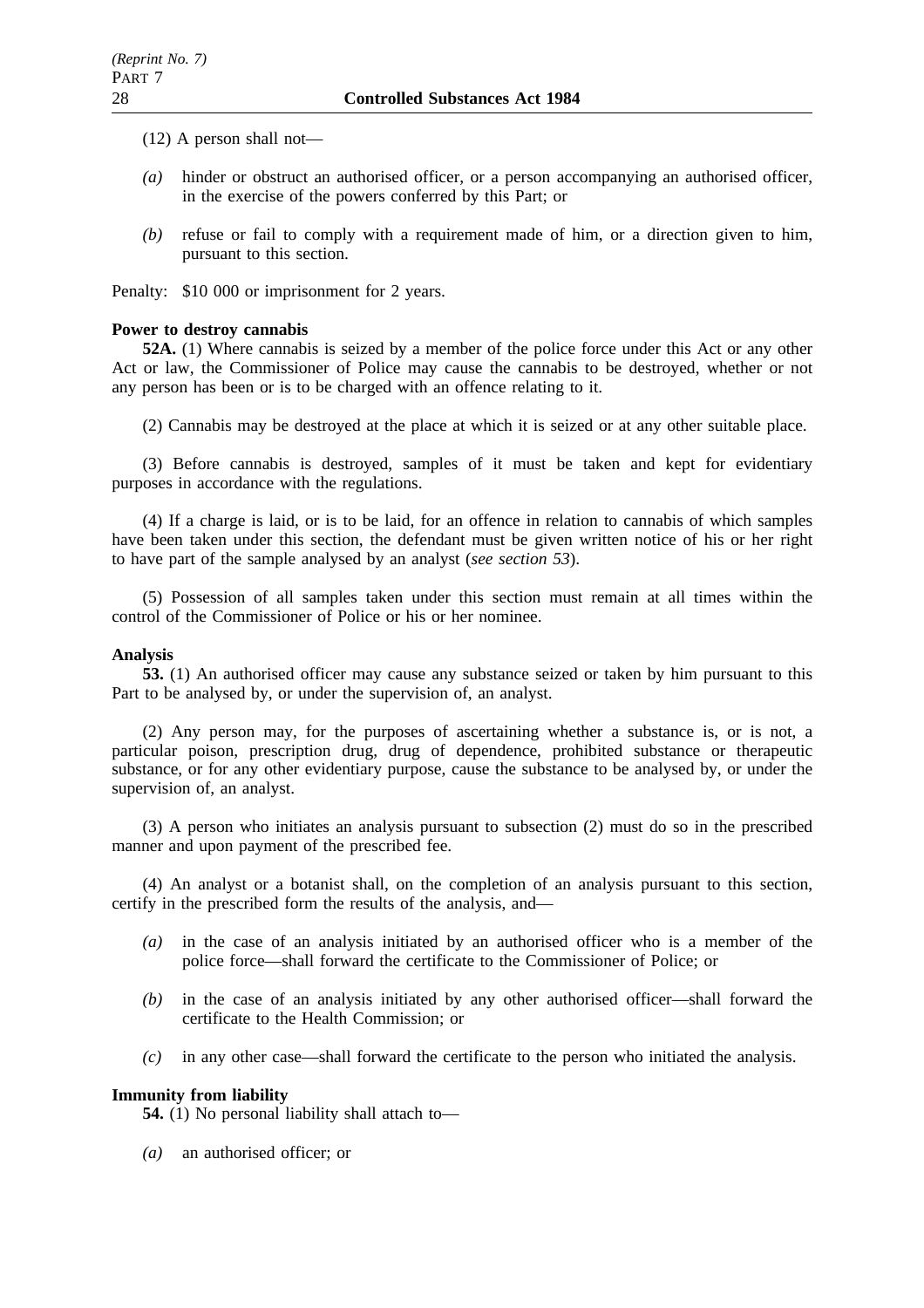- *(b)* a person accompanying an authorised officer; or
- *(c)* an analyst,

\*\*\*\*\*\*\*\*\*\*

for an act or omission on his part, in good faith, in the exercise or purported exercise, or discharge or purported discharge, of any power or duty conferred or imposed upon him under this Act.

(2) A liability that would, but for subsection (1), lie against a person referred to in that subsection shall lie against the Crown.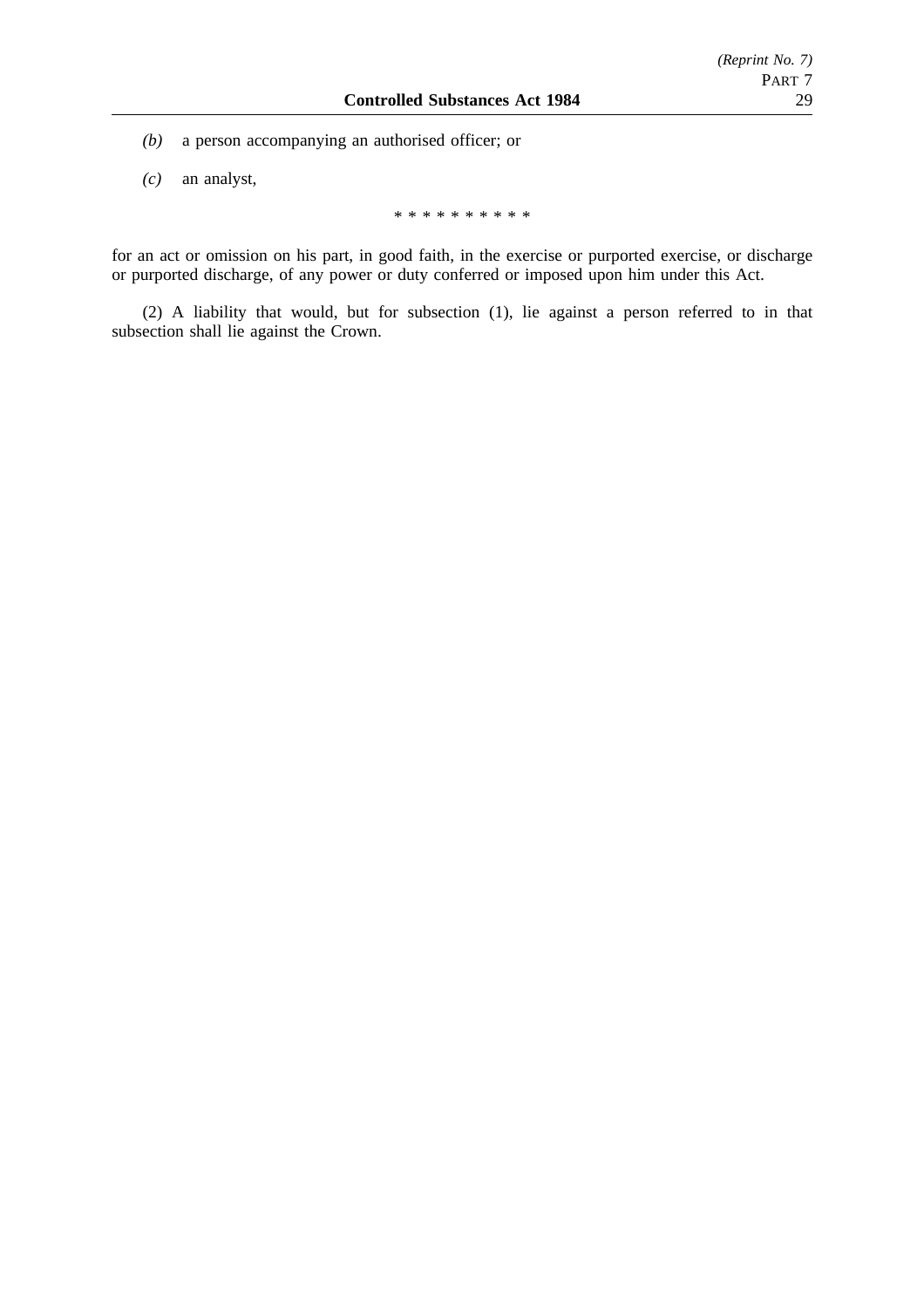### **PART 8 MISCELLANEOUS**

### **Licences, authorities and permits**

**55.** (1) The Health Commission may, in its absolute discretion, grant or refuse a licence, authority or permit for the purposes of this Act.

(2) The Health Commission may grant a licence, authority or permit subject to such conditions as it thinks fit and specifies in the licence, authority or permit and may at any time, by notice in writing given personally or by post to the holder, vary or revoke a condition, or attach a further condition, to the licence, authority or permit.

(2a) Where a person who holds a licence, authority or permit contravenes or fails to comply with a condition of that licence, authority or permit, the holder is guilty of an offence.

Penalty: \$5 000.

(3) Upon the expiry of the term of a licence granted under this Act, the Health Commission shall, if application for renewal has been made in the due manner and the prescribed fee paid, renew the licence for a further term.

(4) The Health Commission may, by notice in writing given personally or by post to the holder of a licence, authority or permit granted under this Act, revoke the licence, authority or permit if—

- *(a)* the holder obtained it improperly;
- *(b)* the holder is found guilty of an offence against this Act;
- *(c)* the holder has, in the opinion of the Commission, contravened or failed to comply with a condition of the licence, authority or permit.

(5) A person whose licence, authority or permit is revoked pursuant to subsection (4)*(c)* may appeal to the Supreme Court against the revocation.

(6) Where an appeal has been instituted under this section against a revocation, the revocation continues to have effect unless, upon application to the Supreme Court, the Court orders that the revocation be suspended until the appeal is determined or withdrawn.

(7) The Supreme Court may, on an appeal under this section, quash or affirm the revocation.

#### **Research permits**

**56.** (1) The Health Commission may issue a permit authorising, subject to such conditions as may be specified in the permit, the person named in the permit to manufacture, produce, sell, supply or have in his possession a poison, prohibited substance, therapeutic substance or therapeutic device for the purposes of research, instruction or training.

(2) Notwithstanding any other provision of this Act, the holder of a permit issued under this section shall not be guilty of an offence against this Act in respect of anything done by him pursuant to and in accordance with the permit.

## **Power of Health Commission to prohibit certain activities**

**57.** (1) Where a person—

*(a)* has been convicted of an offence against this Act; or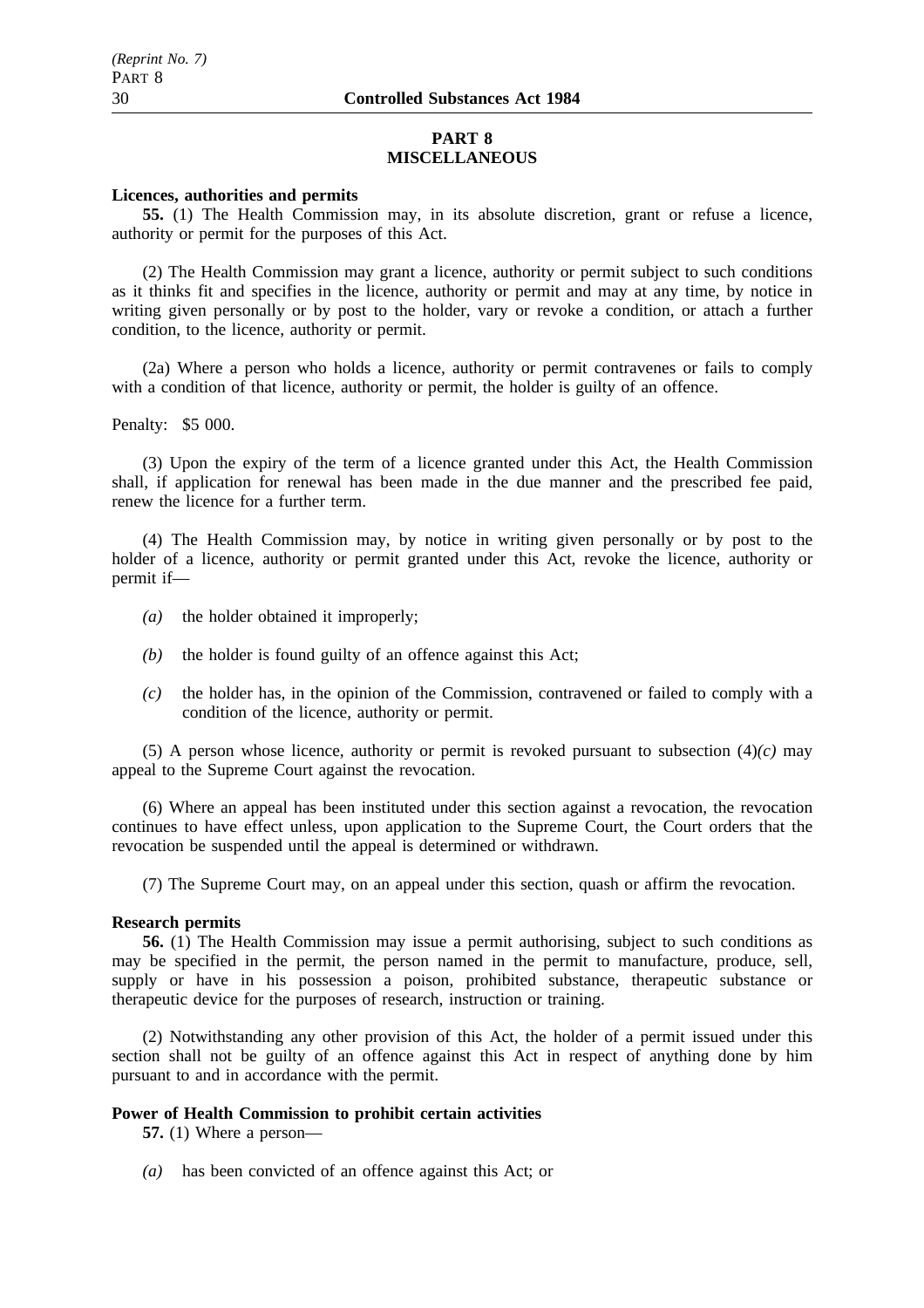- *(b)* has, in the opinion of the Health Commission, contravened or failed to comply with a condition of a licence, authority or permit granted under this Act; or
- *(c)* has, in the opinion of the Health Commission, prescribed, supplied or administered a prescription drug in an irresponsible manner,

the Health Commission may, by order, prohibit the person from manufacturing, producing, packaging, selling, supplying, prescribing, administering, using or having possession of any substance or device specified in the order.

(2) The Health Commission may, by subsequent order, revoke an order under subsection (1).

(3) The Health Commission shall publish an order made under subsection (1) or (2) in the *Gazette* and shall cause a copy of the order to be served personally or by post upon the person to whom it applies.

(4) A person shall not contravene an order made under this section.

Penalty: \$10 000 or imprisonment for 2 years.

(5) A person to whom an order under subsection (1) applies may appeal to the Supreme Court against that order.

(6) Where an appeal has been instituted under this section against an order of the Health Commission, the order shall continue to have effect unless, upon application to the Supreme Court, the Court orders that the order be suspended until the appeal is determined or withdrawn.

(7) The Supreme Court may, on an appeal under this section, quash, vary or affirm the order the subject of the appeal.

### **Publication of information relating to persons who unlawfully obtained certain drugs**

**58.** (1) If the Health Commission believes on reasonable grounds that a person has obtained or attempted to obtain a prescription drug by false pretences or other unlawful means, it may, for the purpose of preventing or restricting the supply of such a drug to that person, publish information relating to that person to all or any of the following classes of persons:

- *(a)* persons concerned in the management of hospitals or nursing homes who are responsible for the supply of drugs to patients attending the hospitals or nursing homes; and
- *(b)* medical practitioners; and
- *(c)* dentists; and
- *(d)* veterinary surgeons; and
- *(e)* pharmacists; and
- *(f)* any other prescribed class of persons, being persons who deal in or supply drugs in the ordinary course of their business or profession.

(2) Information published under this section is privileged unless it is proved that it was done with malice.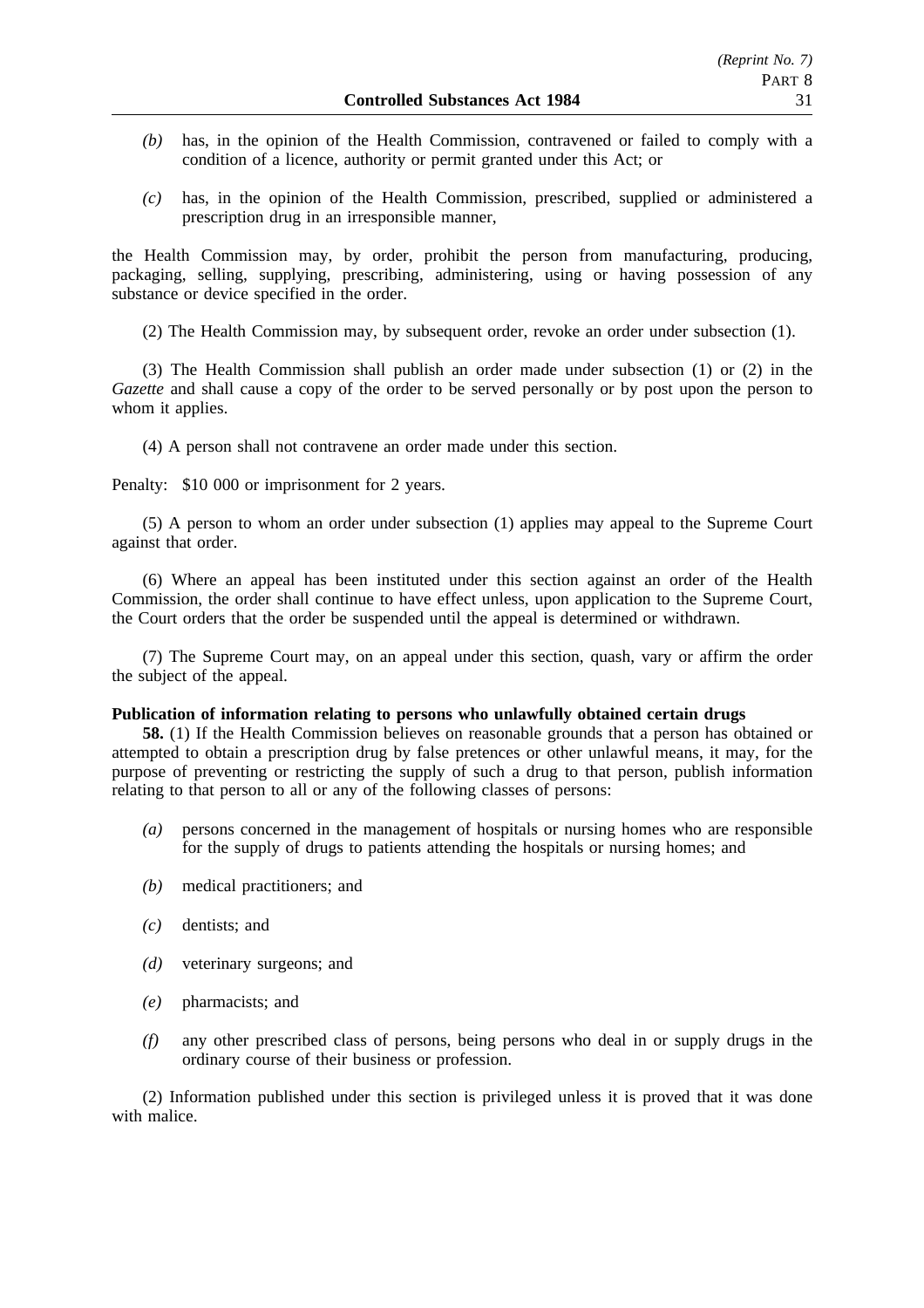(3) A person to whom information was published under this section shall not communicate that information to any other person except so far as it may be necessary to do so in order to achieve the purpose of the publication.

# **Duty not to divulge information relating to trade processes**

**59.** No person shall intentionally divulge, or use for his own gain, any information relating to trade processes obtained by him in the course of administering or enforcing this Act, except as he may be authorised or required to do so by law or by his principal or employer.

Penalty: \$10 000.

### **Health Commission may require certain information to be given**

**60.** (1) For the purpose of ascertaining whether any substance or device is, or ought to be, one to which this Act applies, the Health Commission may, by notice in writing given personally or by post to a person who manufactures, produces, packs, sells, supplies, imports or advertises a substance or device, require that person to furnish to the Health Commission such information relating to the substance or device as may be specified in the notice.

(2) Where the Health Commission has reasonable cause to believe that there is extensive misuse of a prescription drug or a volatile solvent in a particular area, it may, by notice in writing given personally or by post to a medical practitioner, dentist, veterinary surgeon, pharmacist, nurse or supplier practising or operating in, or in the vicinity of, that area, require him to furnish to the Health Commission such particulars as may be specified relating to—

- *(a)* in the case of a medical practitioner, dentist, veterinary surgeon or nurse—the quantities in which and the number and frequency of occasions on which a prescription drug specified in the notice was prescribed, supplied or administered by him;
- *(b)* in the case of a pharmacist or supplier—the quantities in which and the number and frequency of occasions on which a prescription drug or volatile solvent specified in the notice was supplied by him.

(3) A notice under this section may require any such information or particulars to be furnished in such manner and within such period, being not less than fourteen days, as may be specified in the notice.

(4) A person to whom a notice under this section has been given shall not fail to comply with the notice.

Penalty: \$5 000.

### **Evidentiary provisions**

**61.** (1) In any proceedings for an offence against this Act, an apparently genuine document purporting to be signed by a member or officer of the Health Commission and to certify that a person named in the certificate did, or did not, hold a licence, authority or permit under this Act on a specified day shall, in the absence of proof to the contrary, be proof of the matters so certified.

(2) In any proceedings for an offence against this Act, an apparently genuine document purporting to be signed by an analyst and to certify that an analysis of a substance referred to in the certificate was carried out by, or under the supervision of, the analyst shall, in the absence of proof to the contrary, be proof of any facts stated in the certificate—

- *(a)* tending to identify the substance analysed; and
- *(b)* relating to the nature and results of the analysis.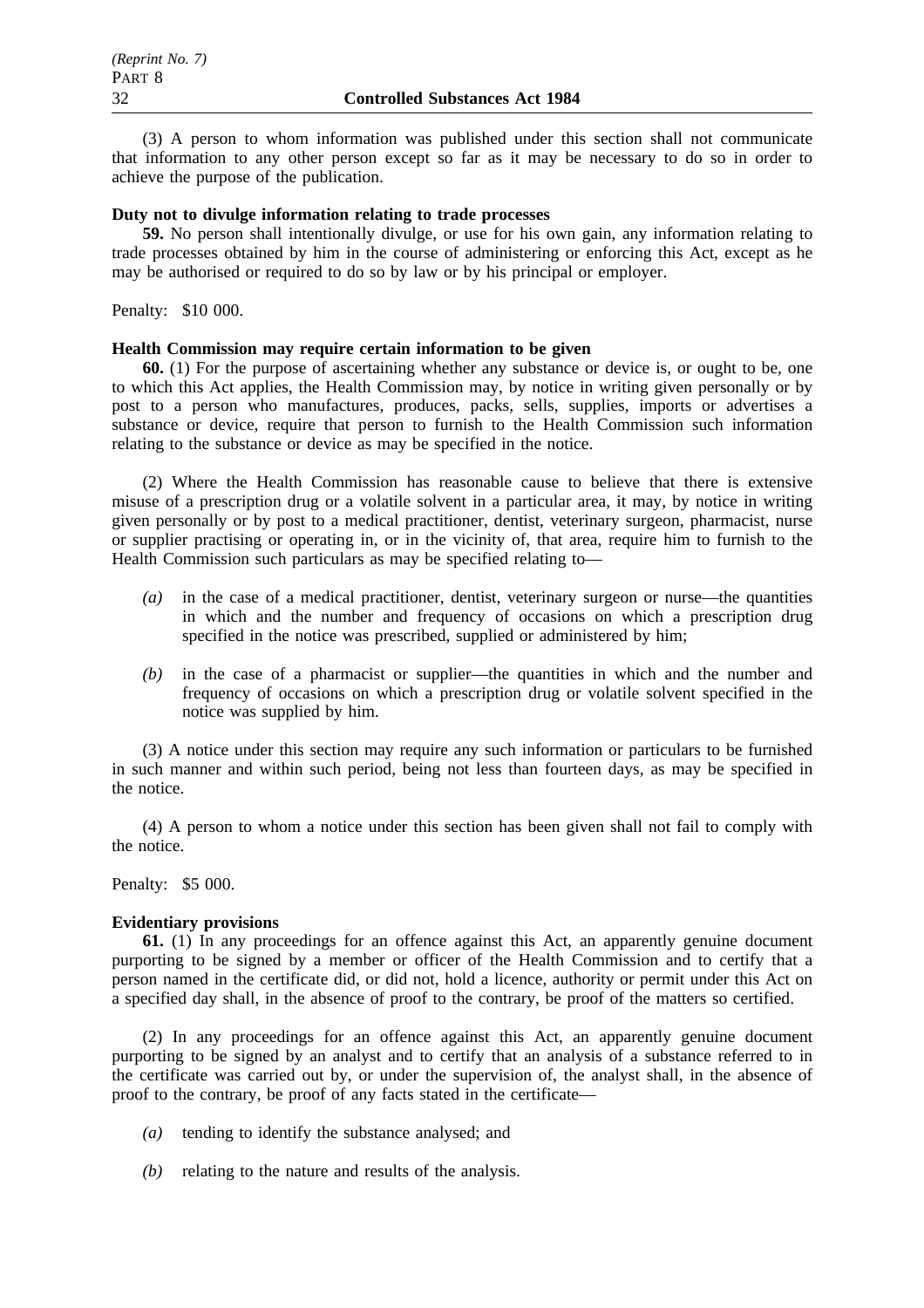(3) In any proceedings for an offence against this Act, an apparently genuine document purporting to be signed by the Minister and to certify that a person named in the certificate is an authorised officer, or an analyst, as the case may be, shall, in the absence of proof to the contrary, be proof of the matter certified.

#### **Assessment panels may prepare, or assist in, the preparation of a pre-sentence report**

**61A.** An assessment panel may prepare, or assist in the preparation of, a pre-sentence report.

### **Moneys for this Act to be appropriated**

**62.** The moneys required for the purposes of this Act shall be paid out of moneys appropriated by Parliament for those purposes.

#### **Regulations**

**63.** (1) The Governor may make such regulations as are contemplated by, or as are necessary or expedient for the purposes of, this Act.

(2) The Minister shall consult with the Advisory Council in relation to any regulation proposed to be made under this Act.

(3) No regulation shall be made prescribing an amount relating to a drug of dependence or prohibited substance for the purposes of section 32 or section 45A except upon the recommendation of the Advisory Council.

- (4) Without limiting the generality of subsection (1), the regulations may—
- *(a)* regulate, restrict or prohibit the manufacture, production, packaging, sale (whether by wholesale or retail), supply, prescribing, possession, use, handling, labelling, storing, transporting, disposal or advertising of any poison, therapeutic substance, therapeutic device or volatile solvent;
- *(b)* prescribe standards, or provide for the prescription by a person, a committee of persons or an authority, of standards, with which any poison, therapeutic substance or therapeutic device must conform;
- *(c)* prescribe the form of any notice, application, certificate, warrant or other document to be given, made or granted under this Act;
- *(d)* prescribe fees in respect of anything to be done under this Act, and provide for the remission of fees in specified circumstances;
- *(e)* provide for or regulate the application for, grant, refusal, renewal, suspension or revocation of licences and permits under this Act by a person, a committee of persons or an authority;
- *(f)* require any specified person, or persons of a specified class, to keep records or provide information in relation to any poison, prohibited substance, therapeutic substance, therapeutic device or volatile solvent;
- *(g)* provide for and regulate the inspection, examination, testing or analysis of any substance or goods;
- *(h)* exempt, conditionally or unconditionally, any person, poison, therapeutic substance or therapeutic device from any provision of this Act, or provide for all or any of those exemptions to be given by a person or committee of persons or an authority;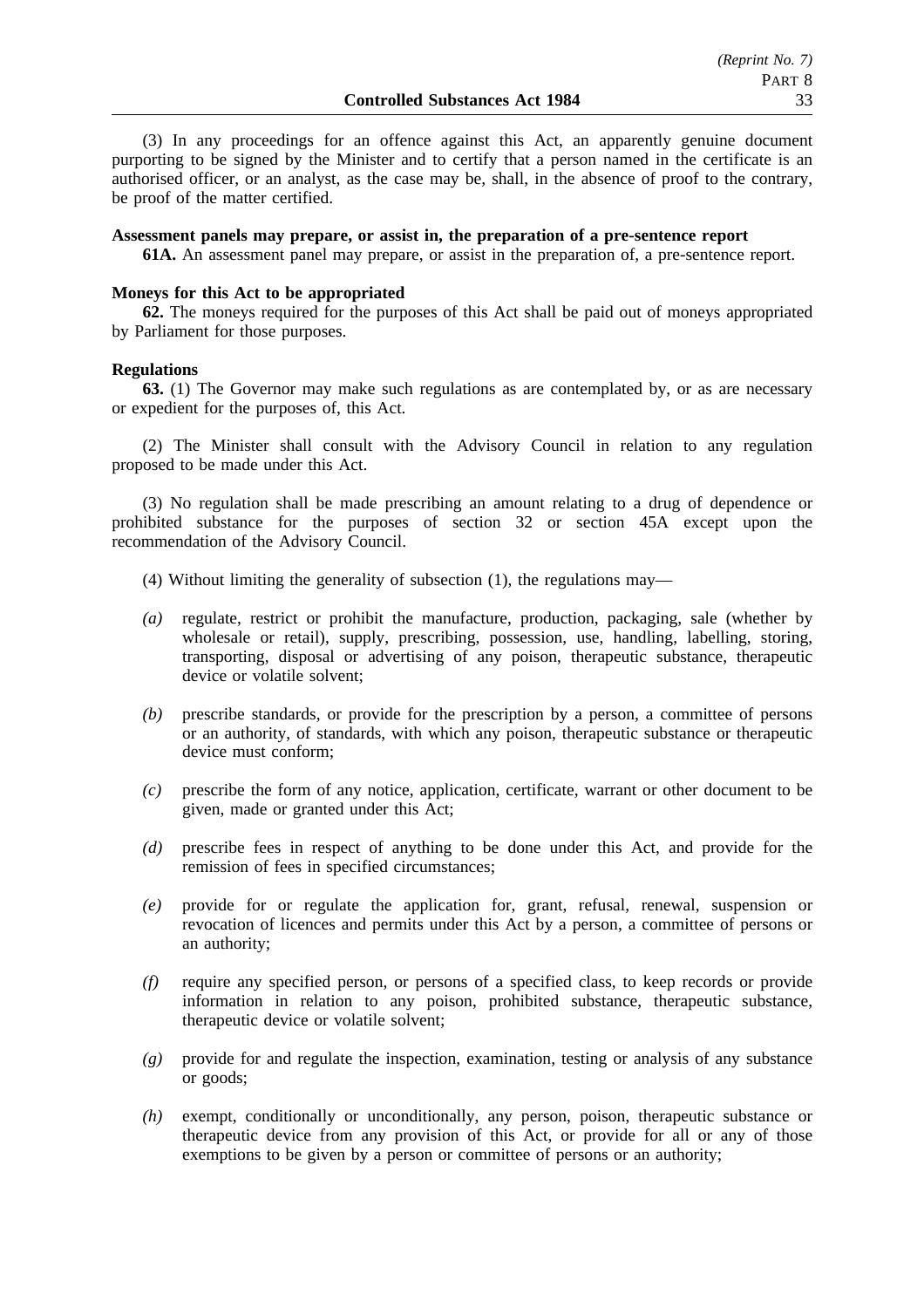*(i)* prescribe penalties, not exceeding \$5 000, for breach of, or non-compliance with, any regulation.

(5) The regulations may refer to or, by reference, incorporate (with or without modifications) any code, standard, pharmacopoeia or other document published inside or outside of this State and a code, standard, pharmacopoeia or other document so referred to or incorporated has effect, as amended from time to time by the authority responsible for its publication, as if it were a regulation made under this Act.

(5a) If a code, standard, pharmacopoeia or other document is referred to or incorporated in the regulations (or in a code, standard, pharmacopoeia or other document referred to or incorporated in the regulations)—

- *(a)* a copy of the code, standard, pharmacopoeia or other document must be kept available for inspection by members of the public, without charge and during normal office hours, at an office or offices specified in the regulations; and
- *(b)* evidence of the contents of the code, standard, pharmacopoeia or other document may be given in any legal proceedings by production of a document apparently certified by the Minister to be a true copy of the code, standard, pharmacopoeia or other document.
- (6) Any regulation under this Act may be of general or limited application according to—
- *(a)* the classes of persons, poisons, therapeutic substances, therapeutic devices or volatile solvents; or
- *(b)* the circumstances; or
- *(c)* any other specified factor,

to which the regulation is expressed to apply.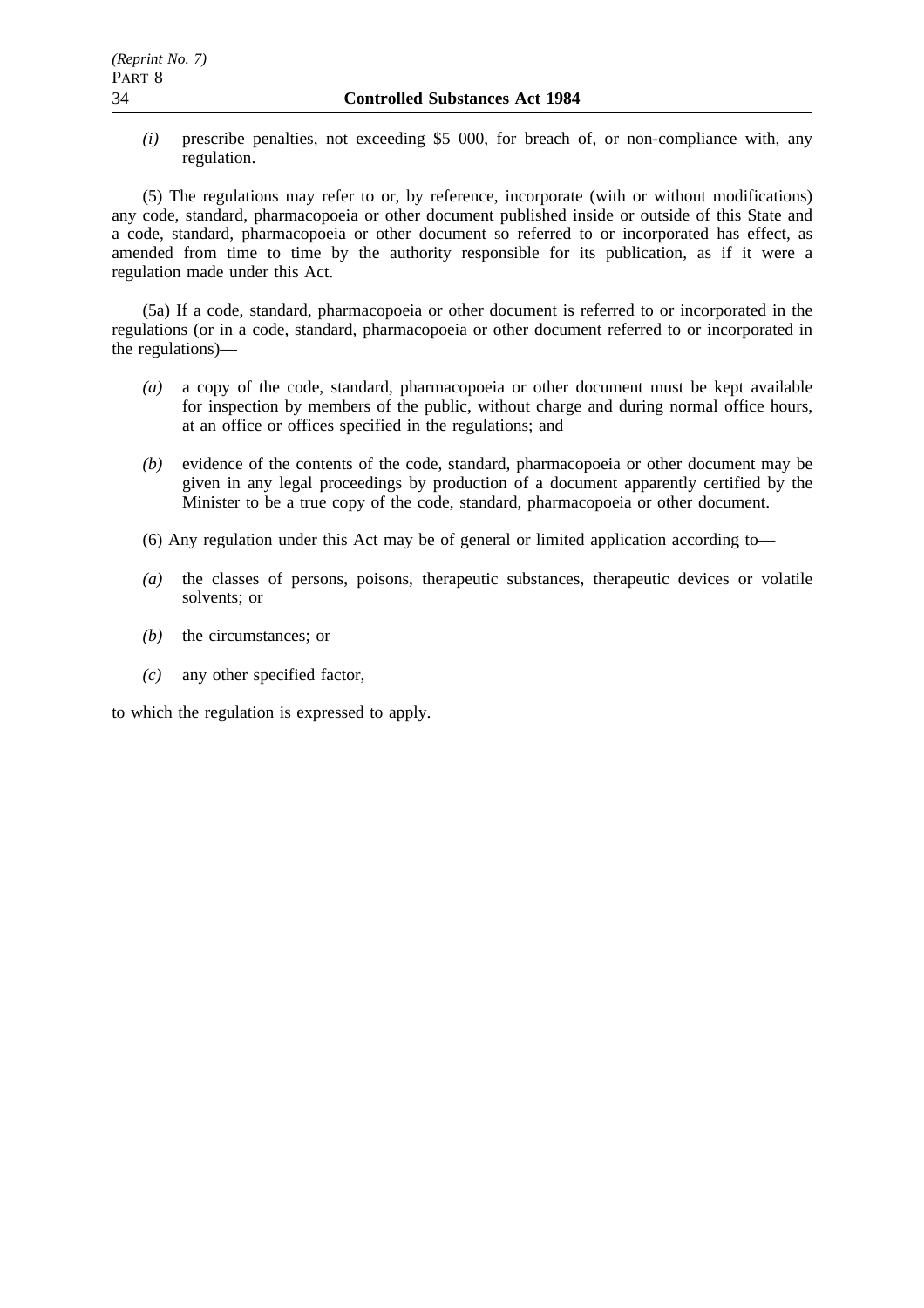# **APPENDIX**

### **LEGISLATIVE HISTORY**

#### **Transitional Provisions**

*Transitional provisions from Statutes Repeal and Amendment (Courts) Act 1991, s. 22*

22. (1) This section applies to amendments made by this Act or the *Justices Amendment Act 1991*.

(2) The following transitional provisions apply in relation to those amendments:

- *(a)* if the effect of the amendment is to reduce the penalty for an offence, the amendment applies whether the offence was committed before or after the amendment takes effect;
- *(b)* if the effect of the amendment is to increase the penalty for an offence, the amendment applies only to offences committed after it takes effect;
- *(c)* if the effect of the amendment is to increase or remove a time limit for commencing proceedings for an offence, the previous limit applies in respect of an offence committed before the amendment takes effect;
- *(d)* an amendment affecting the classification of an offence as summary or indictable does not apply in relation to an offence committed before the amendment takes effect.

#### **Legislative History**

(*entries in bold type indicate amendments incorporated since the last reprint*)

| Section 4:                 | redesignated as s. $4(1)$ by 64, 1986, s. $3(b)$                   |
|----------------------------|--------------------------------------------------------------------|
|                            | definition of "analyst" substituted by 43, 1986, s. $5(a)$         |
|                            | definition of "botanist" repealed by 43, 1986, s. $5(b)$           |
|                            | definition of "cannabis" substituted by 29, 1990, s. $3(a)$        |
|                            | definition of "cannabis oil" substituted by 29, 1990, s. $3(a)$    |
|                            | definition of "cannabis resin" substituted by 29, 1990, s. $3(a)$  |
|                            | definition of "child" substituted by 29, 1990, s. $3(b)$           |
|                            | definition of "nurse" amended by $64$ , 1986, s. $3(a)$            |
|                            | definition of "pharmacist" substituted by 13, 1991, (Sched. 2)     |
|                            | definition of "plant" repealed by 29, 1990, s. $3(c)$              |
|                            | definition of "related person or body" repealed by 17, 1986, s. 13 |
|                            | (Sched.)                                                           |
|                            | definition of "school zone" inserted by 29, 1990, s. 3(d)          |
| Section $4(2)$ and $(3)$ : | inserted by $64$ , 1986, s. $3(b)$                                 |
| Section $13(1)$ :          | amended by 98, 1995, s. 3                                          |
| Section $14(1)$ :          | amended by 98, 1995, s. 4                                          |
| Section $15(1)$ :          | amended by 98, 1995, s. 5                                          |
| Section $16(1) - (4)$ :    | amended by 98, 1995, s. 6                                          |
| <b>Section 17:</b>         | amended by 98, 1995, s. 7                                          |
| <b>Section 18:</b>         | substituted by 98, 1995, s. 8                                      |
| <b>Section 19:</b>         | amended by 98, 1995, s. 9                                          |
| Section $20(1)$ :          | amended by 98, 1995, s. 10                                         |
| Section $21(2)$ :          | amended by 98, 1995, s. 11                                         |
| Section $22(1)$ :          | amended by 98, 1995, s. 12                                         |
| Section $23(1)$ :          | amended by 98, 1995, s. 13                                         |
| <b>Section 24:</b>         | substituted by 98, 1995, s. 14                                     |
| <b>Section 25:</b>         | amended by 98, 1995, s. 15                                         |
| Section 26:                | amended by 98, 1995, s. 16                                         |
| <b>Section 27:</b>         | substituted by 98, 1995, s. 17                                     |
| Section $28(1)$ :          | amended by 98, 1995, s. 18                                         |
| <b>Section 29:</b>         | amended by 98, 1995, s. 19                                         |